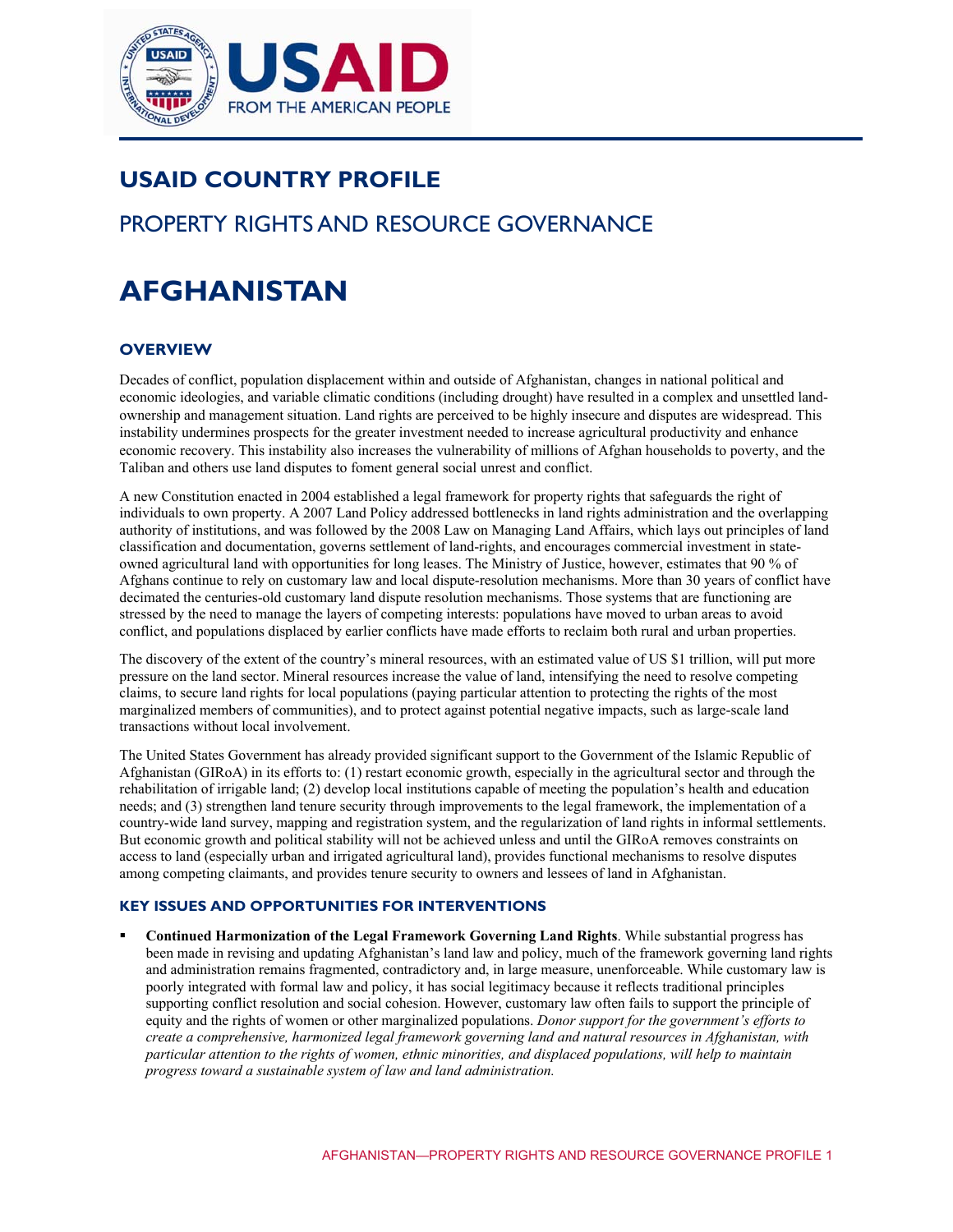- **Decentralization of Appropriate Land Administration Functions and Support for Disadvantaged Groups in Seeking Services.** A combination of efforts could increase land access for disadvantaged groups, strengthen dispute resolution mechanisms and institutions, and formalize the rights of informal settlers. Formal structures, such as the Special Land Dispute Court and the Amlak Office in the Ministry of Agriculture, Irrigation and Livestock (MAIL) have been tasked with focusing on emerging land issues. The Amlak Office is being absorbed into the new Afghanistan Land Authority. Capacity remains limited, however, and village councils remain active in land administration, following customary rules that are inconsistent with national law and policy. *Donor support could reduce tensions between central and regional authorities with regard to land administration and land rights, and build on strong community-level institutions. Lessons learned from earlier phases of assistance on land titling and tenure security could be more widely shared to assist local authorities in developing best practices for formalizing land rights, resolving disputes, and addressing the underlying causes of insecure tenure and conflict over access to land. Experience with organization of legal aid services to populations needing assistance could make the local dispute resolution processes more effective.*
- **Community-Based Forest Management**. Traditional natural resource management strategies have broken down under years of armed conflict, growing population numbers, the lack of an agreed legal framework and capacity to enforce those rules that do exist. Afghanistan does not have an agency with overall responsibility for natural resources protection*. USAID is one of the few entities focusing on threatened ecosystems in Afghanistan. USAID could potentially further its objectives in biodiversity and economic growth by assisting the government with developing and piloting community-based forest management programs using best practices from Afghanistan and other countries*.

FOR MORE RECENT LITERATURE: <http://usaidlandtenure.net/afghanistan> Keywords: Afghanistan, tenure, agrarian, land law, land reform, property rights, land conflicts, water rights, mineral rights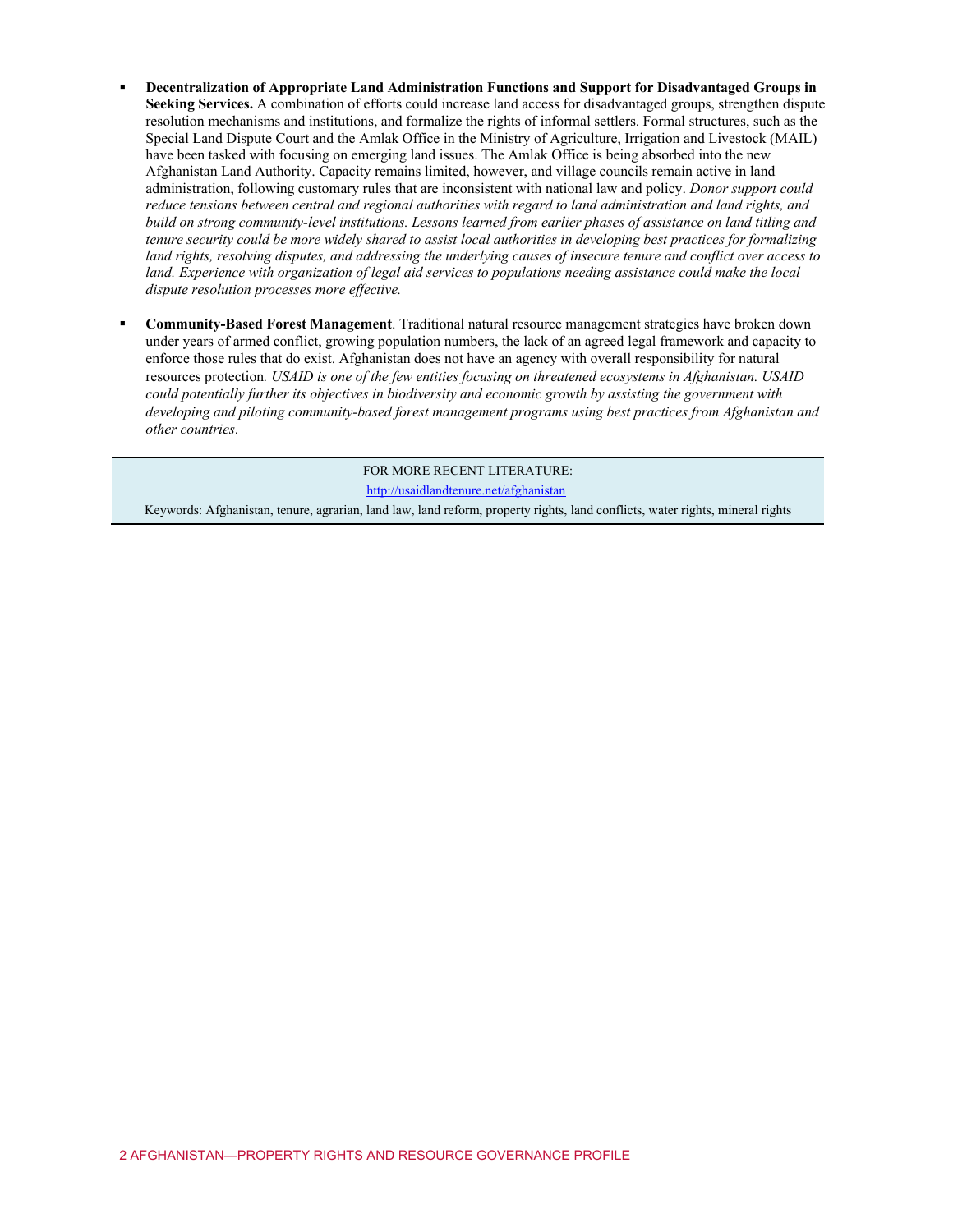#### $SUMMARY$

Afghanistan is a country under pressure. Fourteen million Afghans, nearly half the population, are extremely poor or vulnerable to extreme poverty. An estimated 80% of Afghans live in rural areas and are dependent on natural resources for their livelihoods. The country's farmland, pastures, forests, and water resources have suffered from successive years of extreme drought and extended conflict. The population's traditional methods of coping have been undermined by soil degradation, deforestation, and flooding caused by unsustainable land use practices, military action, and chronic insecurity of livelihoods.

Drought, war, and poverty have forced people to migrate into urban areas, often becoming landless in the process. They have been joined by the millions of refugees returning to Afghanistan. More than half of the returning refugees are unable

| <b>BOX 1. MACRO INDICATORS</b>                             |      |                        |  |  |  |
|------------------------------------------------------------|------|------------------------|--|--|--|
|                                                            | Year | <b>Score</b>           |  |  |  |
| Population, total                                          |      |                        |  |  |  |
|                                                            |      |                        |  |  |  |
| Population ages 0-14: 15-64: 65+ (% of total)              |      |                        |  |  |  |
| Population growth (annual %)                               |      |                        |  |  |  |
| Rural population (% of total population)                   |      |                        |  |  |  |
| Population density (people per sq. km)                     |      |                        |  |  |  |
| Literacy rate, adult total (% of people ages 15 and above) |      |                        |  |  |  |
| Land area: Surface area (sq. km)                           | 2008 | 652,090: 652,090       |  |  |  |
| Arable land (% of land area)                               | 2005 | 12.1                   |  |  |  |
| Agricultural land (% of land area)                         | 2005 | 58.3                   |  |  |  |
| Permanent cropland (% of land area)                        | 2005 | 0.2                    |  |  |  |
| Irrigated land (% of cropland)                             | 2003 | 33.8                   |  |  |  |
| Forest area (% of land area)                               | 2005 | 1.3                    |  |  |  |
| Nationally protected areas (% of total land area)          | 2006 | 0.3                    |  |  |  |
| Renewable internal freshwater resources per capita         |      |                        |  |  |  |
| (cubic meters)                                             |      |                        |  |  |  |
| Annual freshwater withdrawals, agriculture: domestic:      |      |                        |  |  |  |
| industry (% of total freshwater withdrawal)                | 2007 | , 1.8, 0.0             |  |  |  |
| Crop production index $(1999-2001 = 100)$                  | 2005 | 129.6                  |  |  |  |
| Livestock production index $(1999-2001 = 100)$             | 2005 | 99.7                   |  |  |  |
| GDP (current US\$)                                         | 2007 | 10,169,548,111         |  |  |  |
| GDP growth (annual %)                                      | 2007 | 16.2                   |  |  |  |
| Agriculture: industry: manufacturing: services, value      |      |                        |  |  |  |
| added (% of GDP)                                           | 2007 | 37.5, 24.9, 15.8, 37.6 |  |  |  |
| Ores and metals exports: imports (% of merchandise         |      |                        |  |  |  |
| exports: imports)                                          |      |                        |  |  |  |
| Aid (% of GNI)                                             | 2007 | 38.8                   |  |  |  |
| Source: World Bank, 2009                                   |      |                        |  |  |  |
|                                                            |      |                        |  |  |  |

to return to their place of origin because they have no land or their land has been taken in their absence. In many areas, displacement and disintegration now characterize a society that had historically been defined by networks of reciprocity that guaranteed individual security and social support. Widows, female-headed households, and nomadic communities are the most vulnerable.

The decades of conflict, extended periods of drought, and deterioration of the rural economy have undermined Afghanistan's historically strong centralized institutions and allowed for the rise of regional power structures. Land administration and judicial institutions lack both the capacity and the authority to manage land and natural resource rights. In much of the country, local elites, warlords, and political factions control land and natural resources through a combination of physical force and customary legal regimes that reflect deeply entrenched power structures.

Afghanistan's population faces constraints on access to land, insecurity of tenure, and the depletion of natural resources. The resurgence of the Taliban, continued conflict, and growth of the opium poppy industry have created barriers to development. In many cases, reconstruction and development are taking place in a conflictmanagement context as opposed to a post-conflict setting.

Within this challenging environment, USAID's Land Titling and Economic Restructuring in Afghanistan (LTERA) Project (2004–2009) supported the government of Afghanistan in its effort to improve land tenure security through improvements to the legal framework, implementation of a pilot land survey, mapping, and registration system, and regularization of land rights in informal settlements. USAID also supported roadbuilding and agricultural projects that assisted the country in doubling its output of legitimate agricultural products in the 2004–2008 period. The agency doubled its funding for agriculture in FY10.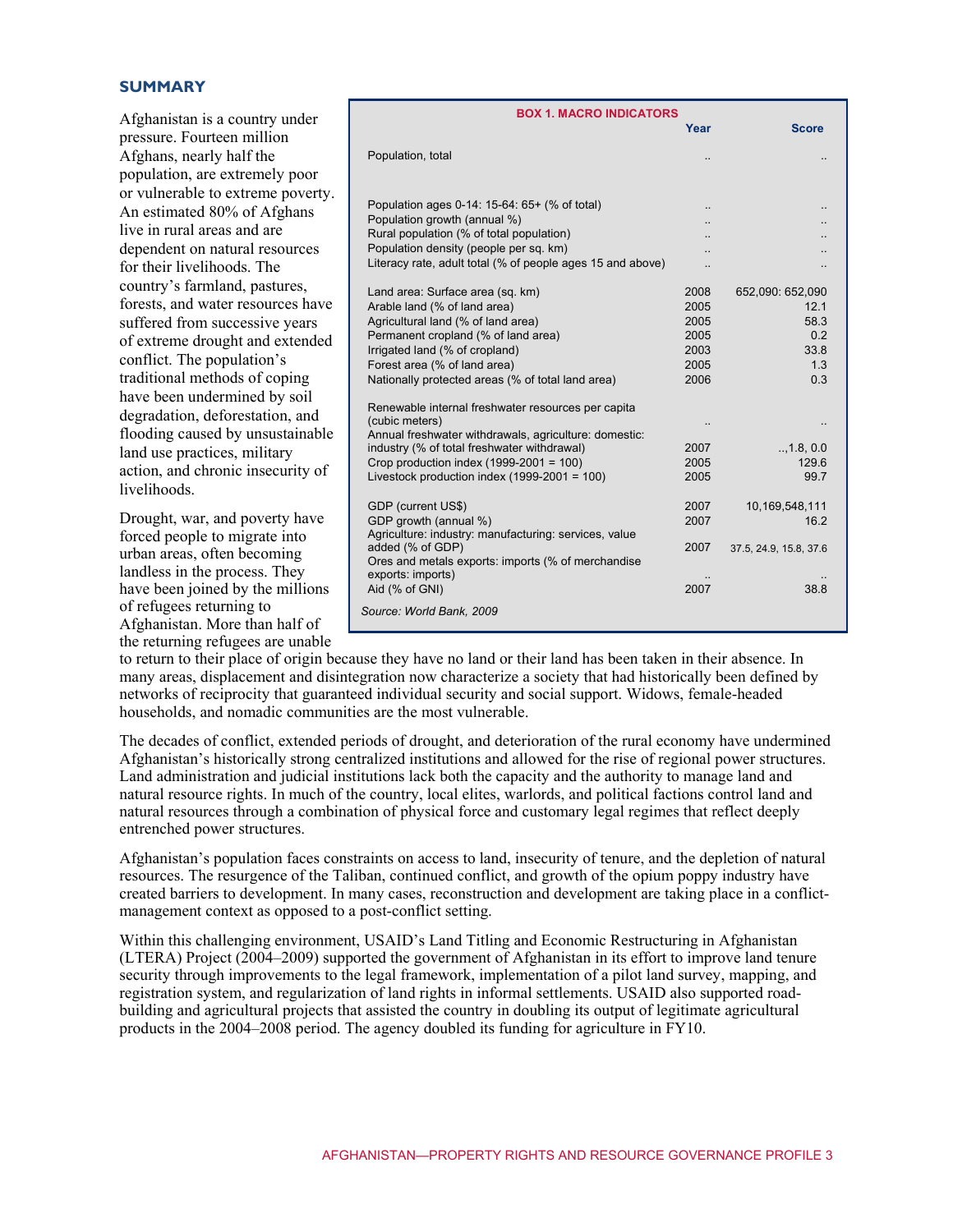#### **1. LAND**

#### **LAND USE**

Afghanistan's total land area is 652,090 square kilometers. The population is estimated at 32 million people, with 22% living in urban areas. Of the 78% percent of the population that is rural, roughly 20% are classified as nomadic. An estimated 3.5 million rural Afghans are extremely poor, and another 10.5 million are vulnerable to extreme poverty. The country's total GDP in 2008 was \$10.6 billion, with 32% attributable to agriculture. Services and industry, respectively, represented 42% and 26% of GDP (World Bank 2010; PRB 2007; World Bank 2007).

Afghanistan is a high, arid country, much of which is mountainous or desert. Agricultural land accounts for 58% of the total land area, but only 12% is useable farmland, with the balance pasture land, which supports the country's large nomadic and semi-nomadic population and its livestock. Forests make up 1.3% of the country's total land area. Deforestation is occurring at a rate of 3% per year. Roughly 0.3% of the total land area is designated as protected (World Bank 2009; Groninger 2006; Alden Wiley 2003).

The country's natural resources have suffered from successive years of extreme drought and extended conflict that have undermined the population's traditional coping and mitigation strategies. Demand for fuelwood and unsustainable land use practices such as overgrazing and the cultivation of marginal land have degraded forests and range land and caused deforestation, flooding, water scarcity, and soil degradation (ADB 2002; Denmark 2007).

Land mines, unexploded ordnance, and damaged irrigation systems have left much of the agricultural land vacant or underutilized. An unknown amount of prime agricultural land is used for the cultivation of opium poppies (GIRoA 2008a; World Bank 2007).

#### **LAND DISTRIBUTION**

Afghanistan has more than 40 ethnic groups, the largest of which is the Pashtun (53%), generally residing in the eastern and southern regions. The Tajiks in northeast (17 %) and Turkic groups in northern plains (20%) are the second- and third-largest groups (Ahmad and Wasiq 2004; Alden Wiley 2003).

Land distribution is unequal, a situation that has plagued Afghanistan almost from the beginning of the modern Afghan state. In 1880, the reigning monarch, Abdur Rahman Khan, gave land grants to Pashtuns, who were loyal to the monarchy, as a means to secure the border against Russia and to subdue the local people (especially the Hazaras) through imposition of tribal and feudal serfdoms. The land grants overlaid but did not replace existing localized tribal land relations. Over the next century, many regimes attempted reforms designed to address the inequality in landholdings to some degree. However, the combination of weak legislation, ill-considered resettlement schemes, strong ethnic and tribal ties, and enduring systems of customary tenure limited the reforms' intended impact (Alden Wiley 2003; Gebremedhin 2007).

Beginning in 1963 and with the support of USAID, the government initiated an effort to survey and register the country's land. The project was expensive and time-consuming. By 1977 about 45% of land was surveyed (between 20% and 30% of arable land); no title deeds were issued. The process helped identify government land, and the state put 2.6 million hectares of pasture and barren land under state ownership (Alden Wiley 2003; McEwan and Nolan 2007; Stanfield et al. 2008).

In 1978, responding to the continued inequality in landholdings, the communist government initiated new land reforms that reduced the ceiling for land holdings, allowed the state to seize excess land without paying compensation, provided for free distribution of land to landless and poor households, and banned local usury. The reforms were hatched in an urban setting and unpopular in the rural areas, especially among the conservative religious groups. The alien ideology promoted in the more permissive urban culture clashed with rural traditions, and real change for small famers was slow to arrive. There was inadequate land to redistribute, farmers lost their ability to borrow money to pay for inputs, and the reforms did not address water rights. The government–– supported by the Soviet Union––responded to the rural discontent with a campaign of ideological education. The Soviet invasion followed (Allan 2001; Alden Wiley 2003).

Operating under Russian advisers, the Afghan government scaled back reform legislation, crafting exemptions to ceilings and creating new cooperatives rather than acquiring and redistributing ceiling surplus land. The government returned some seized land to large landowners as small farmers fled the rural areas that were under siege by Soviet troops. When the Soviets left Afghanistan in 1989, they left behind a countryside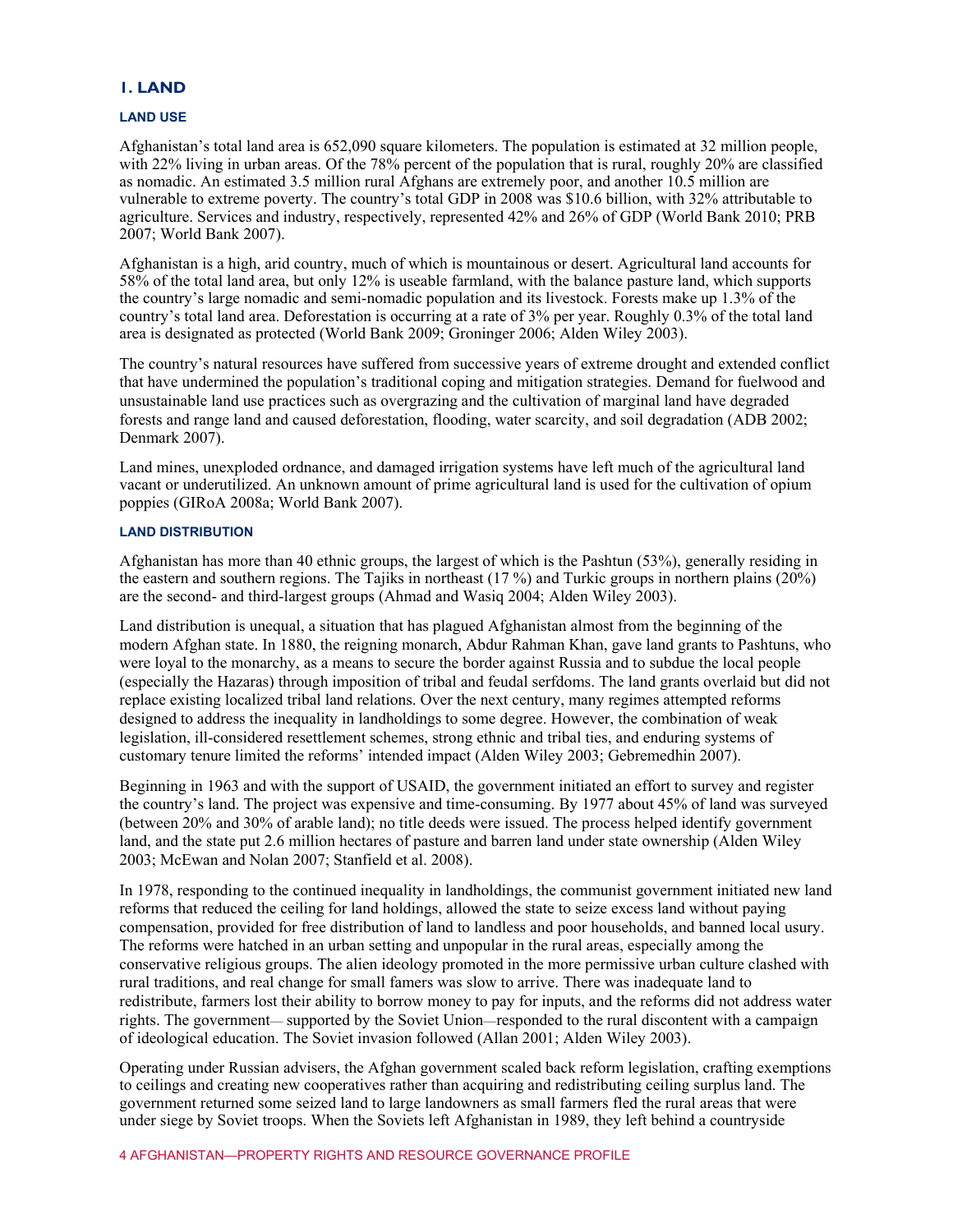littered with land mines, half a million destroyed homes, and as many widows. Less than half the arable land in the country was cultivated (Alden Wiley 2003).

| <b>BOX 2. LAND TENURE INDICATORS</b>                                                                                                |              | Fol               |
|-------------------------------------------------------------------------------------------------------------------------------------|--------------|-------------------|
| Millennium Challenge Corporation Scorebook, 2009                                                                                    | <b>Score</b> | Afg               |
| - Land Rights and Access (Range 0-1; 1=best)                                                                                        | 0.346        | rev               |
| International Property Rights Index, 2009                                                                                           |              | exc               |
| - Physical Property Rights Score (Range: 0-10; 0=worst)                                                                             |              | pol               |
| World Economic Forum's Global Competitiveness Index, 2008-2009                                                                      |              | agr               |
| - Property Rights (Range: 1-7; 1=poorly defined/not protected by law)                                                               |              | loca              |
| World Economic Forum's Global Competitiveness Index                                                                                 |              |                   |
| Ease of Access to Loans (Range: 1-7; 1=impossible)<br>$-$<br>International Fund for Agricultural Development, Rural Poverty Report, | .,           | sec               |
| 2001                                                                                                                                |              | upr               |
| - Gini Concentration of Holdings, 1981-1990 (Range: 0-1; 0=equal                                                                    | Ω.           | Rel               |
| distribution)                                                                                                                       |              | mil               |
| International Fund for Agricultural Development, Rural Sector                                                                       |              | inv               |
| Performance Assessment, 2007                                                                                                        |              | for               |
| - Access to Land, 2007 (Range: 1-6; 1=unsatisfactory access)                                                                        | 2.0          | hig               |
| Food and Agricultural Organization: Holdings by Tenure of Holdings                                                                  |              | unp               |
| Total Number of all Agricultural Holdings, Year<br>$\qquad \qquad -$                                                                |              | and               |
| Total Area (hectares) of all Agricultural Holdings, Year<br>$\qquad \qquad -$<br>Total Number of Holdings Owned by Holder; Year     |              |                   |
| Total Area (hectares) of Holdings Owned by Holder; Year                                                                             |              | deg               |
| Total Number of Holdings Rented from Another; Year                                                                                  |              | mu                |
| Total Area (hectares) of Holdings Rented from Another; Year                                                                         |              | cap               |
| World Bank Group, Doing Business Survey, 2010                                                                                       |              | cou               |
| - Registering Property-Overall World Ranking (Range: 1-183; 1=Best)                                                                 | 164          | Tal               |
| World Bank Group. World Development Indicators. 2009                                                                                |              | dec               |
| Registering Property-Number of Procedures                                                                                           | 9            | inc               |
| - Registering Property-Days Required                                                                                                | 250          | rest              |
| World Bank Group, World Development Indicators, 1998<br>Percentage of Population with Secure Tenure                                 |              | had               |
| Heritage Foundation and Wall Street Journal, 2009                                                                                   |              |                   |
| - Index of Economic Freedom-Property Rights (Range 0-100; 0=no                                                                      | Ω.           | (A <sup>1</sup> ) |
| private property)                                                                                                                   |              | Gel               |
| Economic Freedom of the World Index, 2008 (2006 data)                                                                               |              | Wh                |
| Legal Structure and Security of Property Rights (Range 0-10;0=lowest<br>$\qquad \qquad -$                                           |              |                   |
| degree of economic freedom)                                                                                                         |              | Au                |
| Protection of Property Rights (Range 0-10; 0=lowest degree of                                                                       |              | gov               |
| protection)<br>Regulatory Restrictions of Sale of Real Property (Range 0-<br>$\qquad \qquad -$                                      |              | inh               |
| 10;0=highest amount of restrictions)                                                                                                |              | tha               |
|                                                                                                                                     |              | dec               |

Ilowing Soviet withdrawal, the ahan government attempted to rive the rural economy by changing land reforms for licies supporting commercial iculture. The government gave al leaders weapons to help ure the countryside from isings by fragmented groups igious extremists, warlords, and itias seized land from farmers, aded and developed state land cultivation of poppies and other h-value crops, constructed planned housing developments, l caused extensive land gradation. In the 1990's, the *iaheddin* and later the Taliban tured Kabul and proclaimed the intry an Islamic state. The iban enacted a series of 26 rees governing the rural sector, luding decrees intended to tore land holdings to what they l been in the pre-reform period den Wiley 2003; Allan  $2001$ ; bremedhin 2007).

en the Afghanistan Transitional thority took control of the  $y$ ernment in 2001–2002, it erited a legislative framework t, while dominated by Taliban decrees, also included: remnants of decades of legislative efforts to

control land rights; elements of customary tenure systems based on tribal and ethnic ties; and enduring historical patterns of land use. The new government also inherited a skewed pattern of land distribution and high levels of tenure insecurity (Alden Wiley 2003; Maletta 2007; Gebremedhin 2007).

Currently, 5% of farms in Afghanistan are located on 40% of the arable land. Seventy-three percent of farms are less than five hectares. Average farm size is 1.6 hectares. Nationally, 21% of rural households are landless. The poorest households are those headed by women and the landless (Maletta 2007; Alden Wiley 2003; GIRoA 2008a).

Almost 5 million refugees have returned to Afghanistan from Pakistan and Iran since 2002; a majority of these are landless or have returned to find that their land had been taken in their absence. They are often forced to join the growing population that inhabits squatter settlements in urban areas. Of the 2 million more refugees waiting in Pakistan, 90% reportedly have no access to land or housing in Afghanistan (GIRoA 2008a; IDMC 2008; Koser and Schmeidl 2009).

#### **LEGAL FRAMEWORK**

The legal framework governing land rights has been a fragmented collection of laws from a variety of regimes and eras and includes formal (constitutional and civil law), religious and customary law. However, the government is making progress toward creating a cohesive framework. The 2004 Constitution of Afghanistan provides that property shall be safe from violation, no one shall be forbidden from owning and acquiring property except by law, and private property can only be confiscated by legal order. In 2007, the Cabinet of Ministers approved a new Land Policy that allows for the formalization of land rights in informal settlements,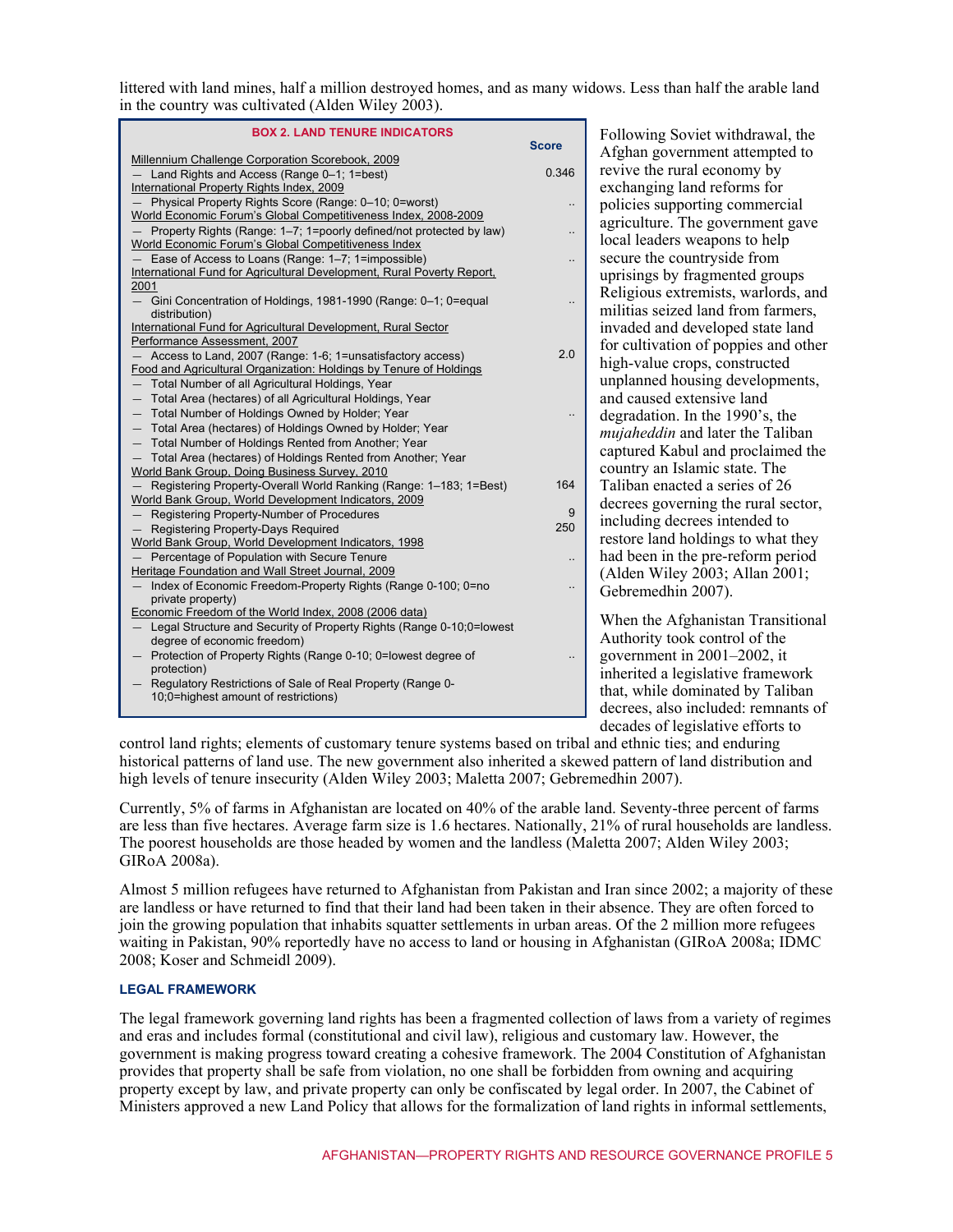and addresses bottlenecks in land rights administration as well as the overlap in different institutions' authority over questions of land rights (Alden Wiley 2003; GIRoA 2004; Gebremedhin 2007; EMG 2010).

The 2008 Law on Managing Land Affairs sets out definitions for various land types and classifications, requirements for land deeds, and principles governing allocations of state land, land leasing, land expropriation, settlement of land rights, and restoration of lands. The law recognizes *Shari'a*, and defers to applicable principles of *Shari'a* in some areas (GIRoA 2008b).

Issues that are not covered by the Law on Managing Land Affairs are governed by the country's Civil Code, which in large measure reflects the Hanafi school of Islamic law (*Shari'a*) . Islamic law governs when the Civil Code is silent on an issue (Alden Wiley 2003; Gebremedhin 2006).

Customary law dominates in Afghanistan, and the Civil Code recognizes the application of customary law with regard to land rights. The Ministry of Justice estimates that, due to lack of trust and confidence in formal judicial institutions, 90% of Afghans rely solely on customary law. The Constitution is silent on the authority of customary law but prohibits the adoption of laws that are inconsistent with the tenets of Islam. Customary law is in large measure consistent with *Shari'a*, and *Shari'a* permits the practice of customary law so long as it does not interfere with tenets of Islam. Customary law systems vary but share the following characteristics: use of customary village councils (known in Dari as *shura*, or *jirga* in Pashtu) that use mediation and arbitration techniques of dispute resolution; the application of principles of apology and forgiveness; and the concept of restorative justice (McEwan and Whitty 2006; Senier 2006; Alden Wiley 2003).

#### **TENURE TYPES**

Afghanistan's land is vested: (1) individually in private individuals and entities; (2) communally in families, clans, and communities; and (3) in the government (McEwan and Whitty 2006).

**Ownership.** Ownership is the most common tenure type in Afghanistan. Ownership may be based on formal or customary law, and ownership rights can extend to all land classifications. Ownership confers a right of exclusive possession of land, and owners are entitled to use and dispose of land freely. Under the 2008 Law on Managing Land Affairs, all land not proved to be private is deemed to be state land (Gebremedhin 2006; GIRoA 2008b).

**Leasehold.** . The 2008 Law on Managing Land Affairs permits leasing between private parties, subject to requirements for written leases that describe the land and set forth the agreement of the parties regarding the length of the lease and payment terms. For purposes of attracting investment, the Ministry of Agriculture, Irrigation and Livestock (MAIL) can lease agricultural land to individuals and entities for purposes of agricultural activities for periods up to 50 years for fertile land and 90 years for virgin and arid (i.e., uncultivated) land. The Ministry of Agriculture can lease virgin and arid land for non-agricultural investment purposes with the agreement of other departments and consistent with considerations of land type and proportion Other ministries and departments can lease land for non-investment purposes for periods up to five years. Leases of private land, which have primarily been governed by customary law, are generally quite brief, often extending only a season. Sharecropping is a common arrangement: the landowner contracts with the sharecropper to cultivate the land, with the parties agreeing to terms regarding the production shares and payment for inputs (GIRoA 2008b; McEwan and Whitty 2006; Alden Wily 2003).

**Agreed Rights of Access.** The Law on Managing Land Affairs provides that pasture land is public property that neither the state nor any individual can possess (except as otherwise provided by *Shari'a*), and which must be kept unoccupied for the public use for activities such as grazing and threshing grounds. Customary law provides that individuals and communities can obtain exclusive or non-exclusive rights of access to government-owned pasture land through customary use and deeds (GIRoA 2008b; McEwan and Whitty 2006).

**Occupancy Rights.** In urban areas, landholders in formal settlements generally have formal rights to the land. Occupants of informal settlements, including squatters, usually have some type of informal rights that are based on principles of customary law, the nature of the land, and the means by which the occupants took possession of the land. The 2007 Land Policy permits the regularization of rights to informal settlement holdings, but implementing legislation has yet to be enacted (Gebremedhin 2006; Gebremedhin 2007; World Bank 2005).

**Mortgage.** Formal and customary law recognize two types of land mortgage: one type operates as a debt secured by the land. The second type, which is the most common, is a use mortgage under which the lender takes possession of the land until the borrower repays the debt (McEwan and Whitty 2006).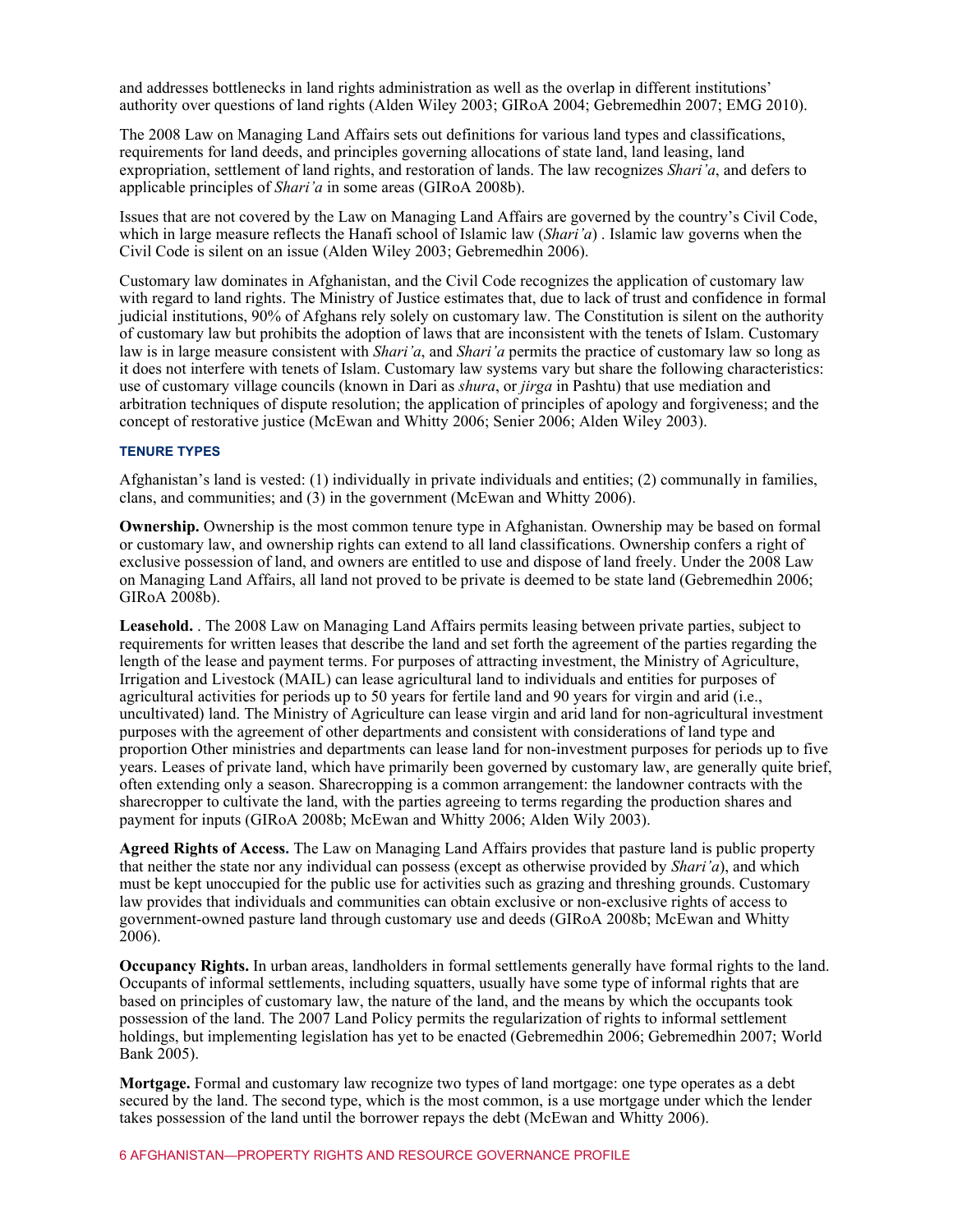#### **SECURING LAND RIGHTS**

Land ownership can be acquired through purchase, government land allocation, and transfer of ownership, such as through inheritance. Most people acquire rural land through inheritance transfers, which often precede death. Nomadic or semi-nomadic people may acquire pasture land for grazing their livestock through application to the local authorities stating the need for land, and through the identification of vacant land (*mawat*). Individuals can apply for ownership rights to *mawat* land by showing that no one has ownership rights to the land and that the land is not cultivated or improved, and by agreeing to cultivate or improve the land. Most people acquire urban land through purchase, lease, or squatting (McEwan and Whitty 2006; Alden Wiley 2003; Gebremedhin 2006; World Bank 2005).

The Constitution prohibits foreign individuals from owning immovable property in Afghanistan. Foreign individuals can lease property for the purpose of capital investment (GIRoA 2004).

Afghanistan does not have an adverse possession law. Holders of land rights under customary law cannot obtain ownership simply through the passage of time and exclusive possession of land. The formal law also does not provide a means to formalize informal rights to land or regularize de facto ownership. USAID's LTERA project tested community-based models for formalizing rights informal settlements and legislation governing the formalization of informal rights is anticipated (Gebremedhin 2006; Gebremedhin 2007; EMG 2010).

In general, land rights tend to be highly insecure. In rural areas the key drivers of the insecurity are: (1) a history of inequitable relations within communities with regard to access and rights to land and water; (2) multiple unresolved interests over the same land, including rights of nomads; (3) failure to develop accepted principles governing holdings of non-agricultural land; and (4) continuing violence and disorder, uncontrolled poppy production, warlordism, land invasions, and ethnic disputes. In urban areas, the vast majority of landholdings are informal, often contrary to formal law, and insecure (Alden Wily 2003; McEwan and Nolan 2007; Beall and Esser 2005; Stanekzai 2008; Denmark 2007; World Bank 2005).

The exodus of Afghans to other countries during decades of conflict has been a significant cause of tenure insecurity. Afghans returning to Afghanistan find their land and houses inhabited by other families and communities. In other cases, changes in government result in loss of rights. The successive monarchies governing Afghanistan from 1880–1973 issued royal decrees supporting the expropriation of land by the Pashtuns. When northern Afghanistan thereafter came under the control of local indigenous commanders, the northern groups forced many Pashtuns out of the northern provinces, even though they had lived in the region for generations. These displaced households were left to migrate south and assert claims to ancestral land they and their families left decades earlier (Allan 2001; IDMC 2008; Koser and Schmeidl 2009).

Afghanistan has a deeds registration system: the basic unit of registration is the deed, evidencing the transaction in land. Registration is a judicial function. Primary court judges have responsibility to draft and archive legal deeds and the Amlak Office (for rural land) and the Municipality (for urban land) certify the identity of the parties (Stanfield et al. 2008; GIRoA 2008b).

Between 20% and 30% of the country's agricultural land was surveyed and a registry created in the 1970s and 80s. At present, less than 10% of rural property and 30% of urban property is covered by legal deeds recorded in the provincial court archives. Those records that are archived are often out of date and inaccurate (McEwan and Nolan 2007; Stanfield et al. 2008).

Through assistance provided by the LTERA project, Afghanistan's formerly cumbersome land registration process was reduced from more than 30 steps to only 4 steps for land and 3 steps for buildings. Under the pre-LTERA registration system procedures could take up to 250 days, but use of the new system reduced that time period to an estimated 64 days, and further efficiencies are anticipated as records are computerized. The transfer tax has also been reduced from 7% to 5% (4% in some circumstances). The process of computerizing land records was underway in 10 provinces in mid-2010, and statistics collected in those offices show a substantial increase in the number of transactions being registered. However, the system is not yet linked to a cadastral or mapping system, and previous estimates suggest up to 95% of transactions are conducted informally and without registration (IBRD 2009; World Bank 2008; Gebremedhin 2006; McEwan and Whitty 2006; May et al. 2008; EMG 2010; Astana, pers. comm.).

Almost all land is registered in the name of the male head of household. In urban settings, female heads of household and widows are increasingly asserting their rights to land, but they are unlikely to try to register their rights formally because the process is time consuming and costly (Grace 2005; Beall and Esser 2005; Alden Wiley 2003).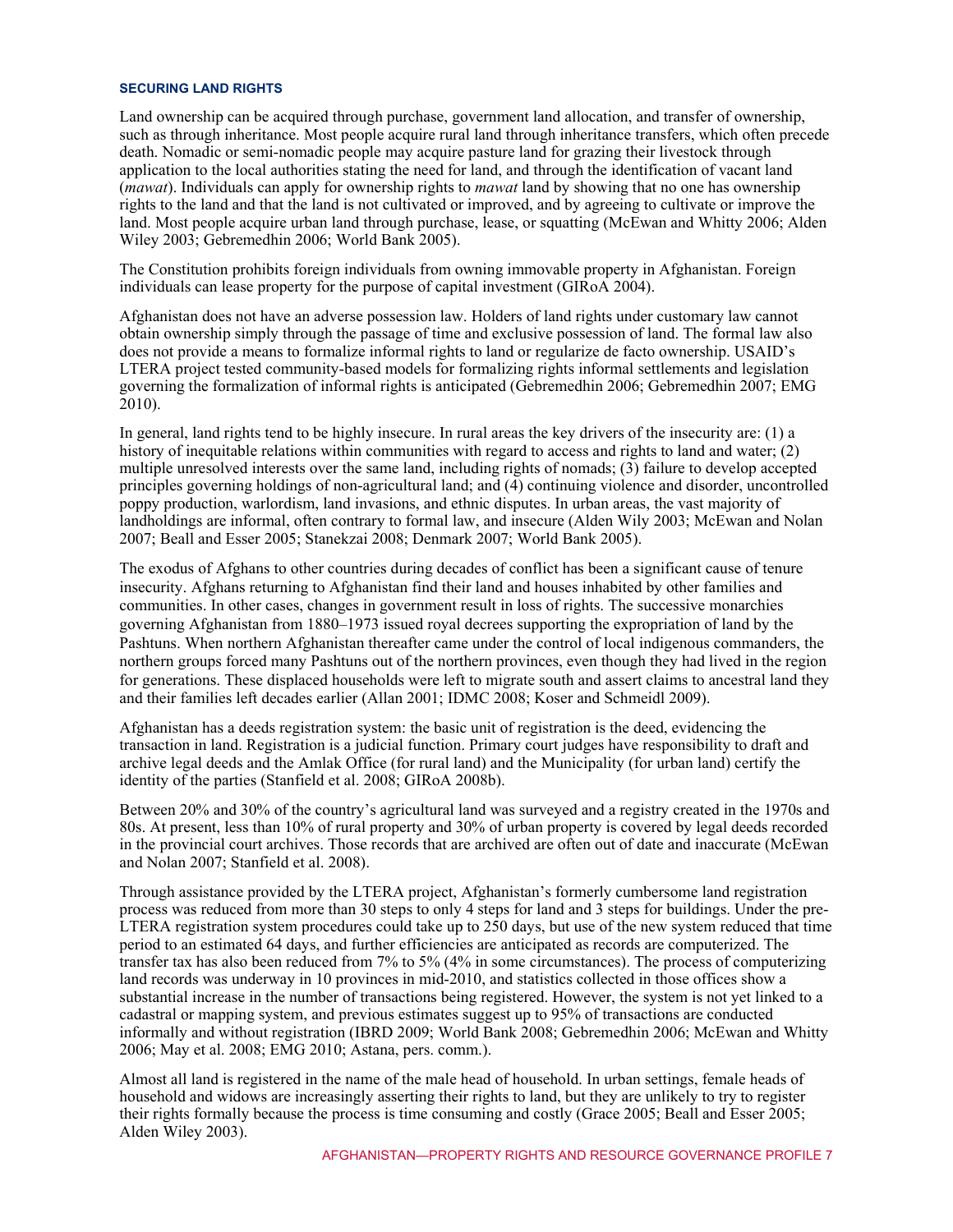#### **INTRA-HOUSEHOLD RIGHTS TO LAND AND GENDER DIFFERENCES**

The Constitution provides that women cannot be precluded from owning or acquiring property. Islamic law grants widows one-eighth of the property of the deceased spouse and daughters inherit half the share of land inherited by sons. Despite these formal provisions and customary laws that permit women to own land, few women do. Daughters tend to relinquish their inherited land rights to their brothers, especially at marriage. Widows who inherit

| <b>BOX 3. LAND AND GENDER INDICATORS</b>                    |              |
|-------------------------------------------------------------|--------------|
|                                                             | <b>Score</b> |
| OECD: Measuring Gender In (Equality)—Ownership Rights, 2006 |              |
| Women's Access to Land (to acquire and own land) (Range:    |              |
| 0-1; 0=no discrimination)                                   |              |
| Women's Access to Property other than Land (Range: 0-1;     |              |
| 0=no discrimination)                                        |              |
| Women's Access to Bank Loans (Range: 0-1; 0=no              |              |
| discrimination)                                             |              |
| FAO: Holders of Land Classified by Sex, 1993                |              |
| Percentage of Female Holders of Agricultural Land           |              |

land commonly transfer it to their sons' names. In the rare cases where women do retain control of inherited land, they usually have no brothers and are not married, and thus have no means of support. Limited studies suggest fewer than 2% of women own land and most of those women are widows (GIRoA 2004; Grace 2004; Alden Wiley 2003; Grace 2005).

#### **LAND ADMINISTRATION AND INSTITUTIONS**

Primary responsibility for land administration falls on the Department of Amlak (Land) within the Ministry of Agriculture, Irrigation and Livestock (MAIL). The Amlak Office handles land registration in rural and urban areas, and is being absorbed into the new Afghanistan Land Authority (ALA). Initially established as part of the Ministry of Agriculture, Irrigation and Livestock (MAIL), ALA may become an independent government body. ALA's function will be to manage government-owned land in an effort to market that land and generate rents for the national budget. ALA may also exercise policy-making functions with respect to land, and may incorporate some of AGCHO's parcel mapping functions. As of June 2010, its status is still in flux, although a chief executive and staff have been hired and are beginning to function (Anderson pers.comm.; Beall and Esser 2005).

Municipalities have responsibility for land acquisition and land allocation. The Department of Cadastre Survey in the Afghanistan Geodesy and Cartography Head Office (AGCHO) is responsible for land surveys and settlement and maintains land records. The Primary Courts draft deeds and issue orders for the transfer of title (Beall and Esser 2005).

Village councils (*shura,* or *jirga*) are active in local matters, including land issues and disputes. The *shura* system is sometimes criticized as representing the majority political factions and elites at the expense of economically disadvantaged and vulnerable groups. Women are not permitted to be members of the *shura* (Beall and Esser 2005).

The government established a Special Land Dispute Court in 2002 to focus on land issues arising from the return of IDPs, refugees, and squatting, and to bridge customary and formal institutions. The court has been criticized as moving too slowly, not addressing claims against the government, not handling IDP cases, and lacking enforcement provisions (Beall and Esser 2005).

#### **LAND MARKETS AND INVESTMENTS**

The rural land market ranges from nonexistent to vibrant, with the most active markets centered on the limited amount of irrigated land. The urban land market is active and prices are rising as a result of rapid urbanization (McEwan and Whitty 2006; Stanfield et al. 2008).

The process for selling land was streamlined by the government in 2009 to encourage formal registration of land transactions. The number of steps required was reduced, as were the taxes due at the time of sale. While these changes improve and simplify the conveyancing process, and some increase has been seen in the number of transactions, registered titles can be subject to attack by others claiming superior rights in land. (EMG 2010; Gebremedhin 2006; World Bank 2008; Astana, pers. comm.).

Most Afghans transfer land by informal deeds. They rely on oral history and community knowledge for identification and use witnesses for authentication of identity and enforceability of rights. Land owners have been reluctant to formalize their rights with title documents because the process requires excessive time and cost and puts them on the grid for tax payments (McEwan and Nolan 2007).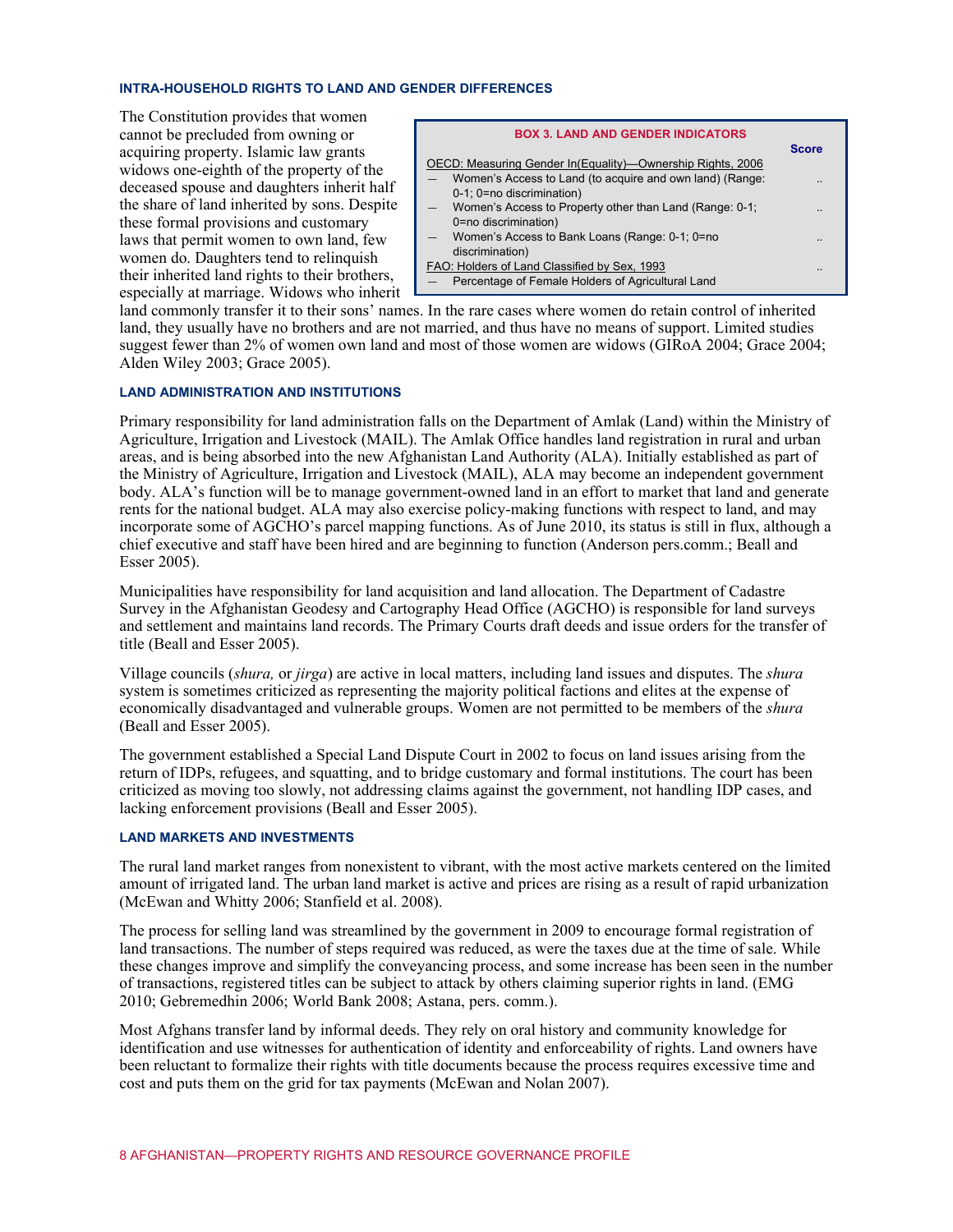The growth of the land sales market is constrained by customary law (known as *shafa* rules), which require landowners wishing to sell their land to offer it first to their heirs and second to the neighbors. Only after both groups pass on their right of first refusal can the owner offer the land on the open market (McEwan and Whitty 2006).

With the support of provisions in the 2008 Law on Managing Land Affairs allowing for long leases (50 and 90 years, depending on land type), the Afghanistan Land Authority (ALA) is actively seeking domestic and foreign investors to lease state land for the establishment of agribusinesses and other enterprises. The extent of foreign land leasing is unknown (Harakat 2009; GIRoA 2008b).

#### **COMPULSORY ACQUISITION OF PRIVATE PROPERTY RIGHTS BY GOVERNMENT**

The 2004 Constitution and 2008 Law on Managing Land Affairs authorize the state to acquire private land in accordance with the law. The Land Acquisition Law allows the state to acquire land for the public interest upon paying fair market value. The law does not provide for public consultation regarding the land acquisition and compensation options. The law only grants compensation to those with formal ownership rights, not those with customary ownership or use rights (GIRoA 2004; GIRoA 2008b; Sherkat 2008).

Under the Land Acquisition Law, compensation is based on government rates determined by a legally constituted committee. If the state acquires land and property for a public purpose, the owner shall receive the value of land, the value of residential houses and buildings, and the value of trees and orchards and other assets on land. The value of land is determined by the Council of Ministers based on the recommendation of a committee consisting of: (1) the landlord or person who uses the land or their representatives; (2) the official representative of the agency that needs to acquire the land; (3) a representative of the local municipality; (4) a representative of the Ministry of Finance; and (5) a representative of the Ministry of Justice. The committee also serves as the appellate body that addresses disputes regarding its valuation of property (ADB 2009).

In recent years, the Afghanistan government has exercised its power to expropriate land in order to provide land for infrastructure development, such as roads, schools, weirs, and channels (ADB 2009; GIRoA 2009c).

#### **LAND DISPUTES AND CONFLICTS**

Land disputes are common and often violent. The most pervasive causes of land disputes are: the inability of the formal and informal systems to address the land claims of returning refugees and IDPs; land seizures by elites and warlords; ethnic tension between Pashtun and non-Pashtun interests; the prevalence of fraudulent land documents; absence of agreements over rights to pasture land and forests; inheritance rights to private property; and population pressure in urban areas (McEwan and Nolan 2007; Alden Wily 2004; Patterson 2004; Stanekzai 2008; IDMC 2008; Deschamps and Roe 2009).

Afghanistan's population resolves land disputes primarily through informal mechanisms and institutions. Aggrieved parties take disputes initially to family members, neighbors, and a local notable person or leader. They may also take disputes to a village council (*shura* or *jirga*) or the head of a wider community area. Afghans consider these persons and entities to be more accessible and less expensive, and to have more capacity, than formal institutions. In some areas, nomadic groups and sedentary farmers work out coexistence and shared-use agreements using local forums (Patterson 2004; Alden Wiley 2003; Foley 2004; Deschamps and Roe 2009).

The formal court system has courts at district, municipal, provincial, and national levels, but has limited capacity, is perceived by many to be corrupt, and few consider approaching the formal courts for relief. The government established a Special Land Dispute Court in 2002 to address land disputes in urban and rural areas. The court has been criticized for failing to perform its mandate; the status of its activities is not reported (Alden Wiley 2003; Beall and Esser 2005; Koser and Schmeidl 2009).

#### **KEY LAND ISSUES AND GOVERNMENT INTERVENTIONS**

The government's 2006 National Development Strategy prioritizes rural economic growth through planned investment in infrastructure and inputs for legal farming production and sustainable use of natural resources. The plan references: increasing the amount of arable land and ensuring that the land is distributed to the poor and landless; registering rural land titles; and protecting the rights of small producers. The plan provides that the rights of women will be improved in accordance with Islamic principles (World Bank 2006).

With the support of USAID (through the LTERA Project), the government has undertaken a number of steps toward realization of the National Development Strategy objectives, including improving property rights and restructuring state-owned entities in order to allow land, buildings, and other assets to be transferred to the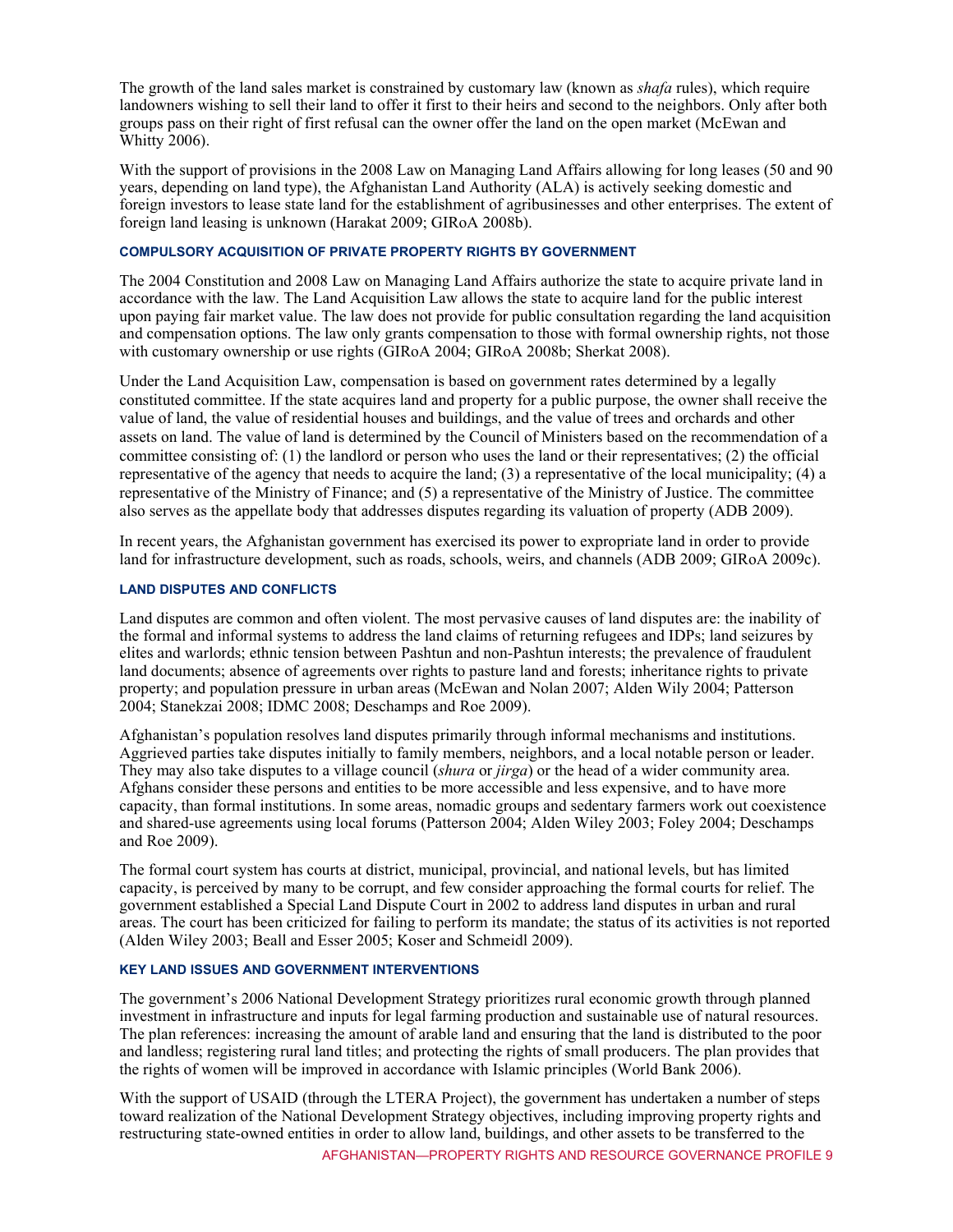private sector for commercial and industrial development. The 2007 land policy (the development of which USAID supported) establishes a framework for land administration and improvement of land tenure security through means such as the regularization of informal settlements and community recognition of property rights. (EMG 2010; USAID 2009b).

The Government owns approximately 6 million hectares of non-arid land and is leasing only about 600 hectares. In 2009, the Ministry of Agriculture created the Afghanistan Land Authority to develop and implement a strategy to lease land for agricultural, agro-processing, and industrial purposes. ALA has been given the responsibility to inventory all government-owned land, establish fair and transparent procedures for its leasing, and set up a one-stop window that reduces application time and bureaucratic steps. The objective of the project is to improve the leasing process and make leasing attractive to domestic and foreign investors (Harakat 2009).

Afghanistan is the world's leading supplier of illicit opiates and is responsible for 90% of the world's production of and trade in opium. The government strategy to reduce opium production and trafficking is focused on the small farmers and landless laborers who are dependent on opium for their livelihoods. These groups require access to land, water, credit, and markets sufficient to provide viable alternatives to work related to poppy production. The government's rural enterprise and infrastructure-development programs are identifying interventions that will address the needs of those populations dependent on poppy production (World Bank 2006; Ward et al. 2008).

#### **DONOR INTERVENTIONS**

USAID's 6-year (2004–2009) Land Titling and Economic Restructuring Project in Afghanistan (LTERA) was focused on strengthening the property rights of Afghans through: improvements to the legal framework; development of a country-wide land administration and municipal land registration systems; reorganization of land documents stored at provincial levels and restoration of some seven million legal documents (including 850,000 title deeds); creation of a computerized registry of deeds; design of community-based land dispute resolution procedures; and help revising and updating techniques for surveying and mapping. The project also piloted tenure formalization methodologies in informal settlements in Kabul (Districts 6, 7 and 13), Kunduz, Taloqan, and Mazar-i-Sharif through an incremental, community-based method of upgrading and tenure regularization. A total of roughly 60,000 plots were regularized in the pilot program. LTERA developed a replicable and cost-effective process that integrates the upgrading of basic services with the regularization of tenure and formalization of informal settlements into the municipalities' urban planning processes. USAID's LTERA Project also identified and helped facilitate the restructuring and asset-transfer process for stateowned entities. The FY 2010 Congressional Budget Justification notes that the US will continue to support land administration reform in Afghanistan, but provides no program details (Gebremedhin 2006; USAID 2009a; USAID 2009b; USDOS 2009; EMG 2010).

USAID/LTERA assisted employees of the project to establish a fully registered NGO, the Afghan Land Consulting Organization (ALCO), to carry on the Makzhan reorganization and tenure formalization programs. ALCO will provide community-based land management and reform programs, as well as legal and technical assistance, to vulnerable citizens in defending their property claims before Afghan courts (EMG 2010).

USAID doubled its request for funding for agriculture from FY 2009 to FY 2010 (US \$114 million to US \$235 million), concentrating on projects to reduce farmers' vulnerability to natural disasters and food shortages, improve incomes, and sustain livelihoods. The increased assistance in FY 2010 will allow the U.S. Government to expand significantly the base of farmers benefiting from tools and training to improve their productivity, increase product quality, and secure links with markets. The extent to which the projects include components to address land access and tenure security is unknown (USDOS 2009).

Several other donors are actively assisting Afghanistan with land-related issues. The Asian Development Bank/Department for International Development (ADB/DFID) Rural Lands Administration Project is piloting a system of community-agreed land rights to public land. The Norwegian Refugee Council (NRC) and Afghanistan Research and Evaluation Unit (AREU) developed the Land Conflict Resolution Project, which is piloting community-based extrajudicial approaches to resolving land-tenure disputes in rural communities. This process aims to establish community-recognized rights to land. The FAO/DFID Sustainable Agriculture Livelihoods project (SALEH) is establishing guidelines for community-based management of pastures through legal devolution of custodianship to entitled villagers and stakeholders. The Rural Land Administration Project, which is funded by DFID and ADB, focuses on community consultations to define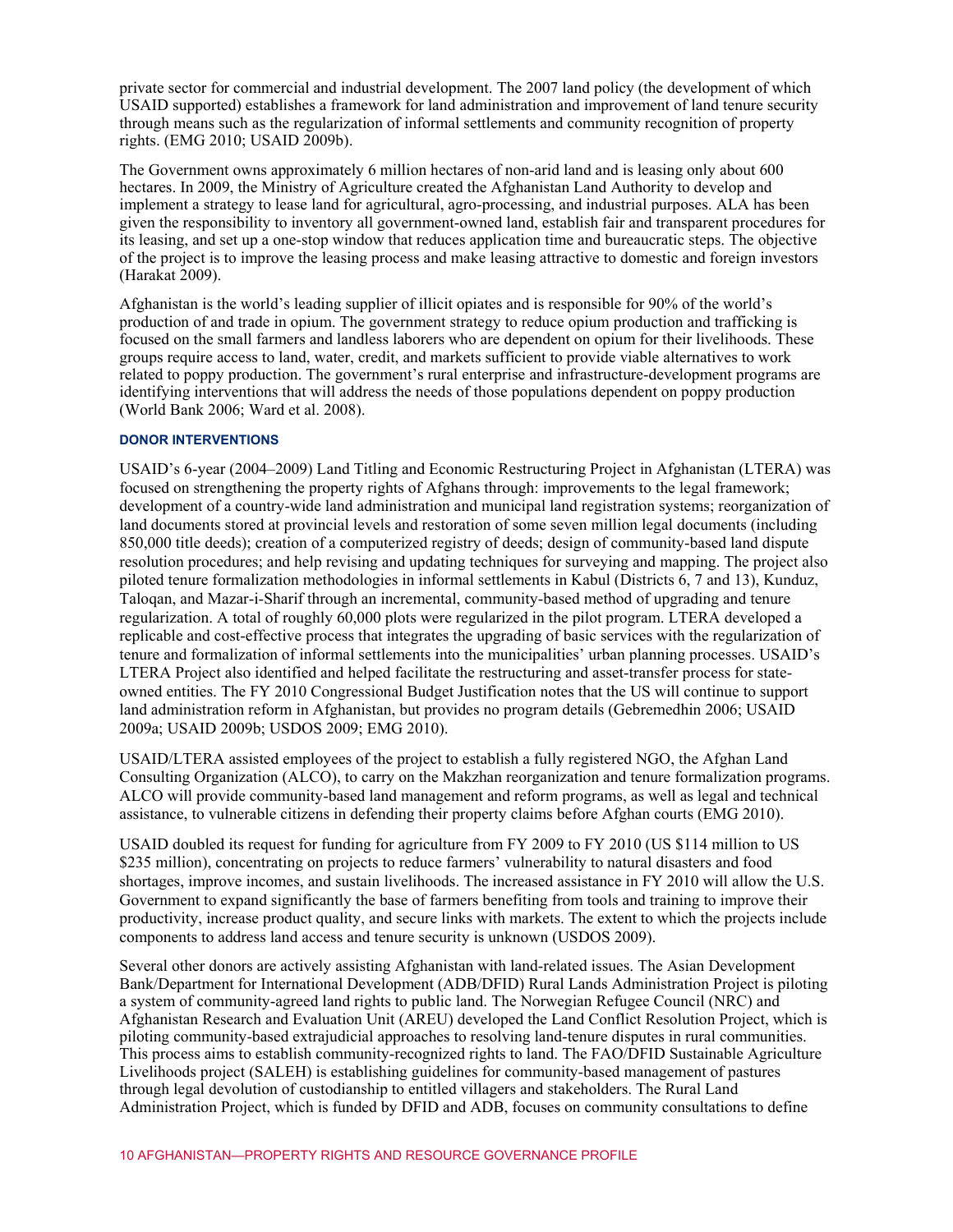rights to rangeland and link the community to the state through community administration of property records (McEwan and Nolan 2007; Stanfield et al. 2008; Foley 2004).

## **2. FRESHWATER (LAKES, RIVERS, GROUNDWATER)**

#### **RESOURCE QUANTITY, QUALITY, USE AND DISTRIBUTION**

Afghanistan has variable climactic conditions and is vulnerable to both drought and flooding. Eighty percent of the country's water resources come from snowmelt from the Hindu Kush mountains and are contained in three major watersheds. Many areas of the country are prone to annual flooding, which causes loss of life, farmland, villages, and infrastructure (ADB 2002; Ahmad and Wasiq 2004; ADB 2008).

Afghanistan has internal renewable water resources of 55 cubic kilometers per year. Roughly 85% of water used in Afghanistan is tapped from rivers, with the balance from springs, *karezes* (man-made underground tunnels delivering water by gravity), and dug wells. A limited number of reservoirs are available to store water. Due in large measure to water shortages, only half of the country's arable land is cultivated in a given year. Eleven percent of the country has no water resources (ADB 2002; Ahmad and Wasiq 2004; Aini 2007; FAO 1997).

Country-wide, Afghanistan's water resources are vulnerable to contamination from human waste, dumpsites, and chemicals. Twenty-five percent of the country's available water is considered safe for drinking. Thirtyone percent of households have access to safe drinking water (UNEP 2009; GIRoA 2008a).

Eighty-five percent of all agricultural output is derived from irrigated land. Irrigation has a very low (25%) efficiency rating. Most recent estimates suggest that sufficient groundwater exists for irrigation and water supply in several parts of the country, although, with the advent of diesel wells, a drop in the water table has caused concern. The quality of groundwater varies, with saline water in the north and contaminated water in the urban and peri-urban areas (Alim 2006; McMurray and Tarlock 2005; Ahmad and Wasiq 2004; ADB 2002).

#### **LEGAL FRAMEWORK**

Afghanistan's new Water Law became effective in April 2009 and is one component of the country's strategy to integrate its water systems and institutions. The Water Law adopted a river basin approach under which natural river basin boundaries (versus administrative boundaries) govern all aspects of natural resources management and planning (Wegerich 2009; GIRoA 2007b).

Customary law tends to govern the use of water on private land and in private systems, the resolution of conflicts over water, and water resource conservation. Customary law generally governs allocation of water through the *kaerez* system, which is constructed and maintained on a community basis (McMurray and Tarlock 2005).

#### **TENURE ISSUES**

The 2009 Water Law reaffirms that water is public property and the government holds management authority over the resource. Water is free, although costs of investment and provision of services can be charged by service providers. The Water Law states that suitable water-use traditions and customs will be considered in fulfilling the rights of water users (Wegerich 2009).

Land ownership (individual and communal) in Afghanistan generally includes rights to surface and ground water, although regional differences exist, and in some areas water rights transfer by separate deed. About 80% of irrigation systems are traditional and managed by local communities. Modern irrigation systems are mostly under state control (ADB 2008; McEwan and Whitty 2006).

The 2009 Water Law provides for management of water resources through river basin agencies and local water-user associations. The Water Law recognizes the existing social water-management system, operated through *mirabs* (water masters)*,* by allowing *mirabs* to serve as members of local associations and water councils (Wegerich 2009).

Land ownership transfers generally include water rights. Water rights are included in village land grants. People may also acquire rights to water through a separate agreement that is independent of land rights. In some areas, wealthier members of a community provide poorer members with access to water. In other areas, lack of strong community leadership over management of water has resulted in conflict among groups over the resource (Klijn 2002; McEwan and Whitty 2006; Ahmad and Wasiq 2004).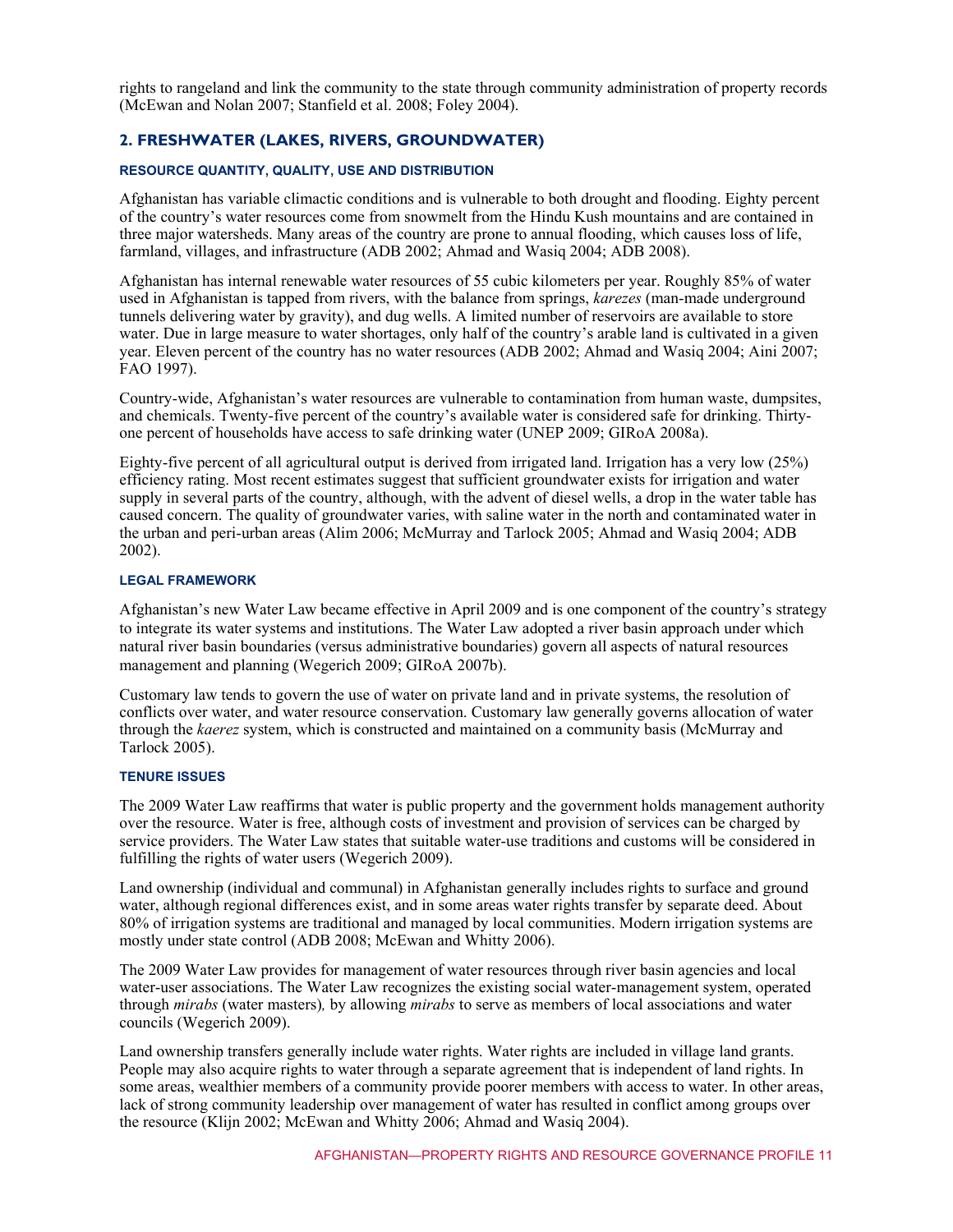Women have limited participation in irrigated agriculture and water management. Access to water depends on the location of the land, social and cultural norms, and operational requirements of the water systems. Women tend to have less access to training, less information, and less freedom to participate in water and other resource programs. When women have rights to land, they are often restricted to use rights that may not include water rights (ADB 2008).

#### **GOVERNMENT ADMINISTRATION AND INSTITUTIONS**

The Ministry of Energy and Water has had de facto responsibility for water resource management, including irrigation canals. The Ministry of Agriculture, Irrigation, and Livestock has had de jure authority for managing irrigation and drainage systems. The Water Law formalizes these roles, assigning the Ministry of Energy and Water overall responsibility for planning, management, and development of water resources, and giving the Ministry of Agriculture, Irrigation and Livestock responsibility for irrigation (Wegerich 2009; Ahmed and Wasiq 2004; ADB 2002; ABD 2008).

Traditionally, water resources are governed at the village level. Each village has a *mirab* who delegates authority to sub-water masters. Water is distributed according to local tradition and agreements between farmers, the *mirab*, and local government. Village elders customarily handle water disputes, applying customary law; residents are generally reluctant to involve local officials for fear of losing control of the result and the resource (McEwan and Whitty 2006).

In some regions, military commanders have taken control of water resources. The exercise of military authority over water undermines local traditional authority and can cause conflict with water users adversely affected by the military decisions (McMurray and Tarlock 2005).

#### **GOVERNMENT REFORMS, INTERVENTIONS AND INVESTMENTS**

Afghanistan's Strategic Policy Framework for the Water Sector, approved by the Supreme Council for Water Affairs Management (SCWAM) in 2006, called for: the revised Water Law; regulations governing water use and irrigation; charter and internal regulations for Water User Associations; a national water supply and sanitation policy; and a hydropower development policy. The strategy has three major components: (1) a plan for integrated water resources management; (2) a river basin approach in which natural boundaries will govern management of water resources; and (3) the division of functions into the Ministry's legal and policy functions, the river basin management's organizational functions, and the operational functions exercised by operators and service providers (GIRoA 2007b).

The Ministry of Energy and Water (MEW)'s activities have included: developing training programs to improve capacity within the Ministry; coordinating with other stakeholders in the public sector to reach agreement on how to implement the new administrative structure based on the river basin approach; delineation of sub-basins within each river basin; and reorganization of MEW's headquarters in Kabul. The MEW called for assistance from donors to help strengthen the Ministry's capacity and coordinate donor efforts in the water sector (GIRoA 2007b).

### **DONOR INTERVENTIONS AND INVESTMENTS**

USAID is working with the Department of Irrigation in the Ministry of Agriculture, Irrigation and Livestock (MAIL) on improving irrigation systems, the governance of water resources, and the development of microhydropower plants. USAID sponsored a meeting of 50 *mirabs* to facilitate discussion designed to improve collective water use and allow *mirabs* to learn from each other's experiences. USAID is also supporting improvement of irrigation infrastructure (reservoirs, dams, and irrigation canals), and development of microhydropower plants that harness the energy of moving water to provide villages with electricity. USAID also supports urban water departments (such as the Mazar Water Supply Department) through its implementing partner, the International City/County Management Association (ICMA), as part of the Afghanistan Water and Sanitation Activity (CAWSA) Project. The project helps water-supply departments provide water to more neighborhoods, improve water quality, and enhance operating efficiency (USDOS 2009; USAID 2010a; USAID 2009c; USAID 2010b).

Several international organizations have worked to improve Afghanistan's water sector. Development of water resources is one of three focal areas for ADB's country partnership strategy for Afghanistan. ADB has helped establish river basin authorities, strengthened irrigation management, and developed new infrastructure. The European Commission has been implementing water projects in northeastern Afghanistan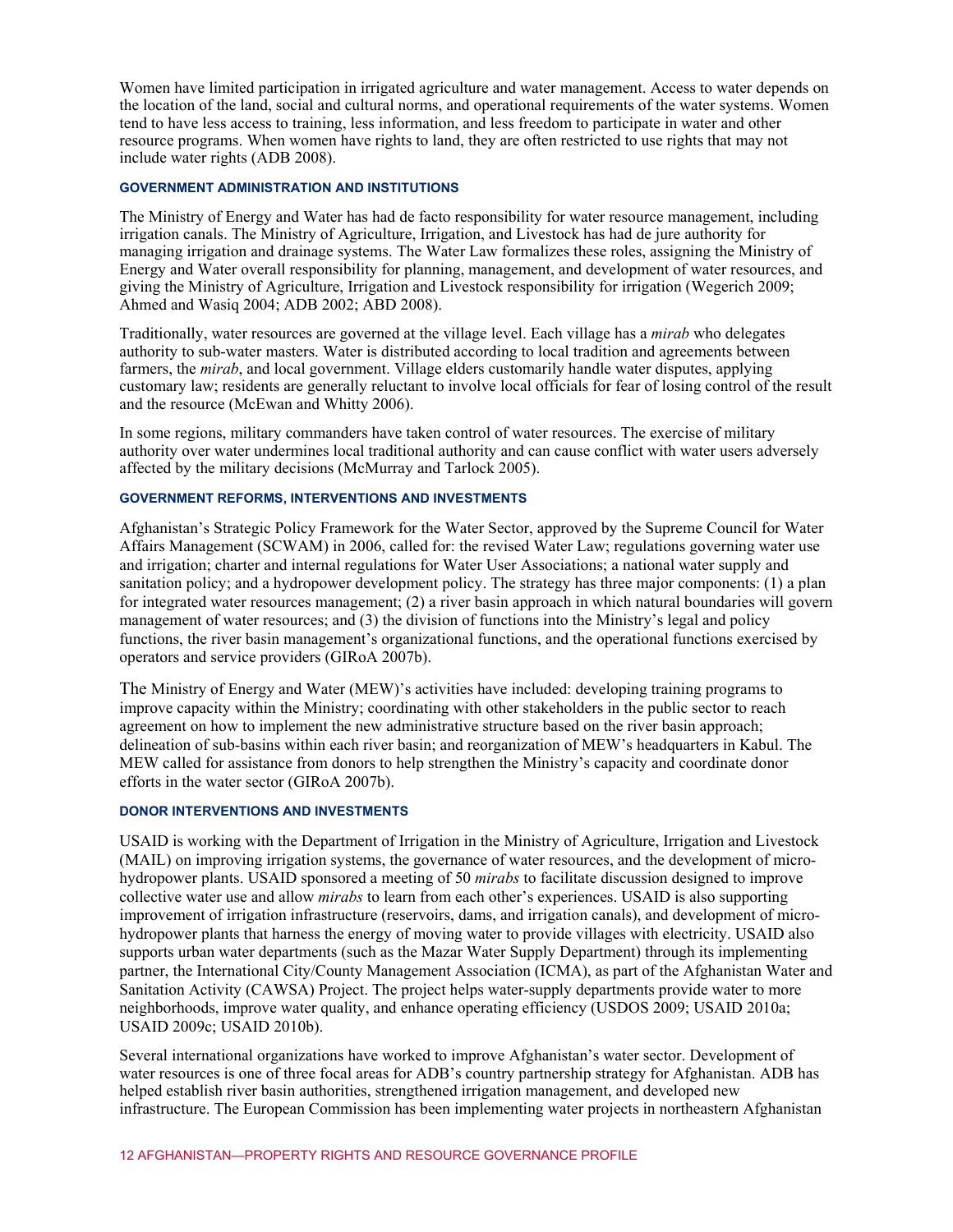that include rehabilitation and upgrading of irrigation systems, strengthening community management of irrigation, and creating a river basin agency. The World Bank has funded the rehabilitation and upgrading of irrigation systems throughout the country (ADB 2008).

The Water and Sanitation Programme of the Danish Committee for Aid to Afghan Refugees (DACAAR) has installed more than 36,000 water points in remote districts in 26 of Afghanistan's 34 provinces, benefiting approximately five million people. The program integrates hygiene education and promotion of hygienic sanitation facilities with the installation of improved drinking water systems (DACAAR 2009).

# **3. TREES AND FORESTS**

#### **RESOURCE QUALITY, QUANTITY, USE AND DISTRIBUTION**

Historically, Afghanistan had 3.2 million hectares (5% of total land area) forested in evergreen and deciduous trees. A third of the land was open woodland populated with almond, juniper, and pistachio trees. The decades of conflict and social unrest have steadily reduced Afghanistan's forests as trees were destroyed by military forces, stockpiled by residents, and lost to forest fires. The country's forests now amount to roughly 1.3 million hectares (2% of total land area) (UNEP 2009).

Forests provide households with wood for fuel and construction, land for cultivation and grazing livestock, and forest products such as nuts, tubers, fodder, and fibers. People harvest and sell timber to obtain the money necessary for large cash transactions, such as paying bride price and buying weapons. Women are most severely affected by the loss of forest land because they are commonly responsible for gathering fuel wood (Shimizu and Trudel 2006; Gohar 2003).

Afghanistan's forest areas include one national park (declared in 2009) and five protected areas. Deforestation has accelerated in the last decade, in large measure because of timber-poaching and illegal woodcutting, agriculture and urban encroachment, and ineffective forest management. Natural regeneration is rare as forests become grazing land and drought leads to erosion and flooding. Afghanistan has inadequate institutional support (both formal and traditional) for its forests; in the last 20 years government involvement in conservation has been extremely limited. Afghanistan is losing an estimated 30,000 hectares of forest each year (UNEP 2003; Groninger 2006; ADB 2002; UNEP 2009).

#### **LEGAL FRAMEWORK**

The Constitution obligates the government to take measures necessary to protect and improve the country's forests. The literature carries a presumption that the government owns the country's forest and forest resources, but Afghanistan has no effective legislation identifying forest land tenure, use rights, or institutional authority. Forest management regulations that governed community forest use in the 1970s broke down in the 1980s, and local communities lost forest rights to warlords, traders, and timber barons. New forestry legislation has languished in draft form for years, awaiting clarification of tenure and land use rights of local communities (ADB 2002; UNEP 2003; GIRoA 2007a).

#### **TENURE ISSUES**

Local communities based in or adjacent to forests commonly depend on the forest resources for their livelihoods. Under customary law, local communities have rights to access forest land and use forest resources. In the absence of effective formal law and government management, local communities are presumed to control rights to forest land and forest resources. Some villages successfully manage the resources, with many forming community forest user groups or extending the work of existing village organizations to manage forest access and use for the entire community. In many areas of Afghanistan, however, local elites, warlords, and political factions control the forest land and resources—to the disadvantage of other community members (ADB 2002; Gohar 2003; Shimizu and Trudel 2006).

#### **GOVERNMENT ADMINISTRATION AND INSTITUTIONS**

The Department of Forestry and Range Management in the Ministry of Agriculture, Irrigation and Livestock is responsible for managing the country's forest land. The Department is responsible for the management and protection of the country's natural forests, pasture, national parks and wildlife resources. The Department has 11 directorates and a forestry office in each of the 34 provinces of the country. District-level forest wardens enforced forest regulations in the 1970's, but in most areas forests are now unmanaged. In some areas, NGOs have attempted community-based projects, but their successes have been isolated and no nationwide program exists (Shimizu and Trudel 2006; UNEP 2003; ADB 2002).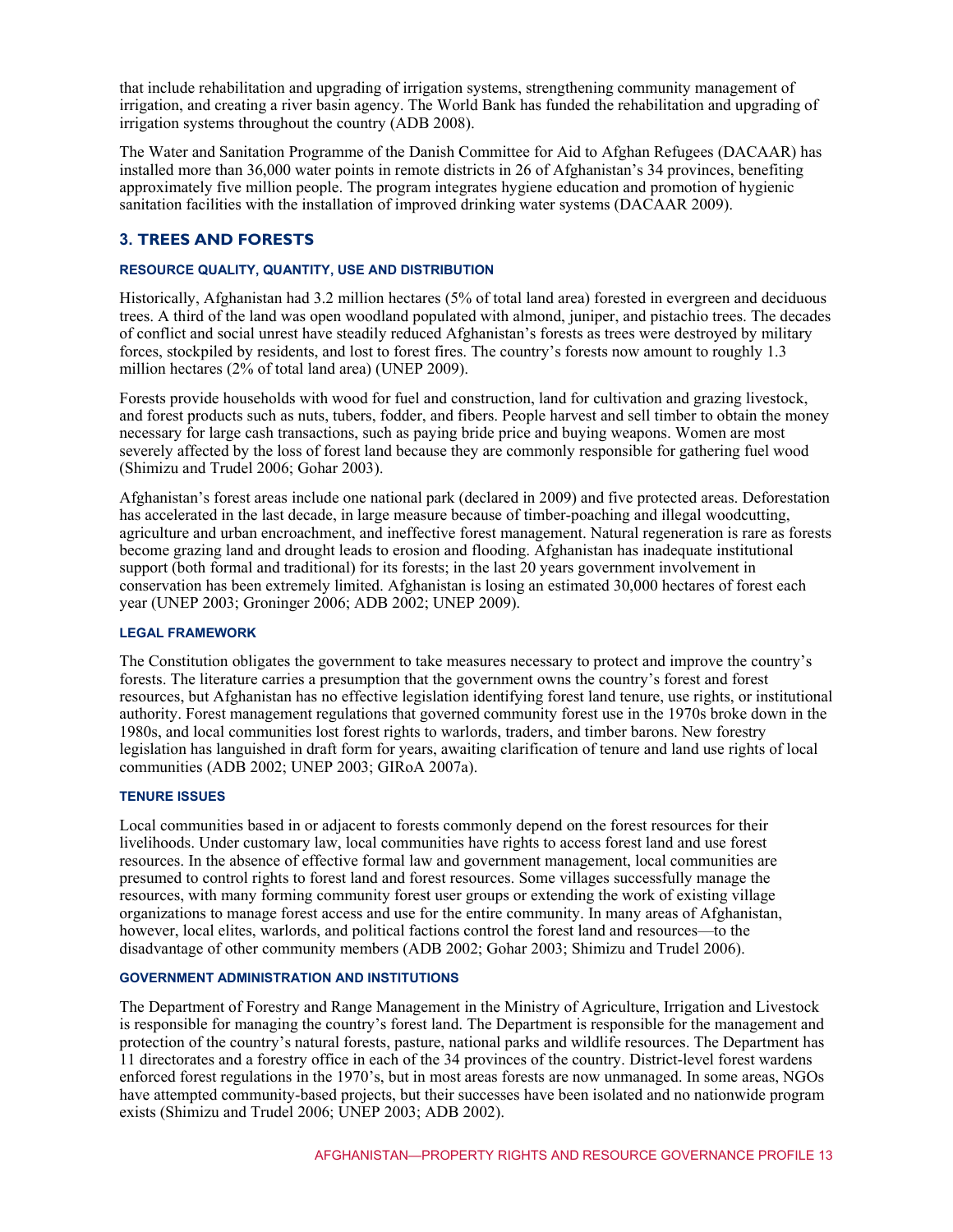#### **GOVERNMENT REFORMS, INTERVENTIONS AND INVESTMENTS**

With the assistance of the United Nations Environment Programme (UNEP), the government continues to work on the draft forest law. The draft legislation is founded on community-based management principles and echoes the National Development Strategy, which identified developing community-based management of forests as a desired method to promote sustainable management and prevention of conflict. With donor support, the government has created a biodiversity profile that identifies ecological hotspots. The government declared its first national park in 2009 and is in the process of drafting regulations for the management of protected areas (UNEP 2009; World Bank 2006; Shimizu and Trudel 2006).

#### **DONOR INTERVENTIONS AND INVESTMENTS**

USAID funded a natural resource management project to establish private agroforestry businesses and promote community-based natural resource and water management. USAID has also partnered with the Wildlife Conservation Society to conduct assessments and surveys of biologically sensitive areas and develop parks and protected areas (USAID 2009a).

UNEP is providing technical support to the Natural Resources Division of the Ministry of Agriculture, Irrigation and Livestock to assist the Division by increasing capacity to manage protected areas and enforce natural resources legislation, to develop community-based natural resource legislation for the forestry sector, and to assist with the establishment and effective functioning of the Protected Areas Central Management Authority (UNEP 2009).

The Wildlife Conservation Society and Global Partnership for Afghanistan have projects in forests and other biologically sensitive areas. The FAO and DACAAR have partnered to build local capacity to manage forest resources in eastern Afghanistan, through village organizations and women's groups. DACAAR has also developed community forest-management programs that include education of local communities about the forest resources, establishment of forest nurseries, creation of forest plantations, maintenance of forest regeneration plots, and reseeding of pastures (USAID 2009a; Gohar 2003).

#### **4. MINERALS**

#### **RESOURCE QUANTITY, QUALITY, USE AND DISTRIBUTION**

Afghanistan's untapped mineral resources are estimated to be worth more than \$1 trillion, an amount that dwarfs the country's current economy. An assessment completed in 2010 discovered substantial veins of iron, copper, cobalt, gold, and industrial minerals such as lithium. The country also has significant deposits of gemstones, oil, and natural gas. The mineral resources are scattered throughout the country, with concentrations in the southern and eastern regions and along the border with Pakistan (Risen 2010; Ludington 2007; World Bank 2004; World Bank 2007; Kuo 2007).

War and neglect have led to underproduction of mineral resources, unlicensed operations and smuggling, and untapped energy resources. Unexploded ordnance and land mines in mineral-producing areas deter development. Along the border of Pakistan, warlords and local elites have taken control of and expanded mineral operations (World Bank 2004; Kuo 2007).

Afghanistan's mineral sector has been identified as a significant potential source of growth for the country's economy. Coal, gemstones, and quarry materials are often produced outside the control of the central government and the government has not received royalties for the exploitation of the mineral resources. Almost all of Afghanistan's minerals have been extracted by artisanal and small-scale operations; the country has little experience with commercial mining industry and lacks the mining infrastructure necessary for the exploration and exploitation of the country's mineral resources. The government has recently undertaken efforts to capture the potential for economic growth in the mineral sector by revising the legal framework – including adopting a new Minerals Law in 2010 – to attract private investment and strengthen mining institutions. The discovery of the enormous extent of Afghanistan's mineral resources will put pressure on the country to move quickly to develop the sector. The country will be challenged to make use of its vast mineral wealth in a manner that promotes transparency and ensures that social and environmental objectives are met (Risen 2010; World Bank 2006).

#### **LEGAL FRAMEWORK**

The Minerals Law of 2010 governs the ownership, control, prospecting, exploration, exploitation, extraction, marketing, sale, and export of minerals in the territory of Afghanistan. The law provides that all deposits of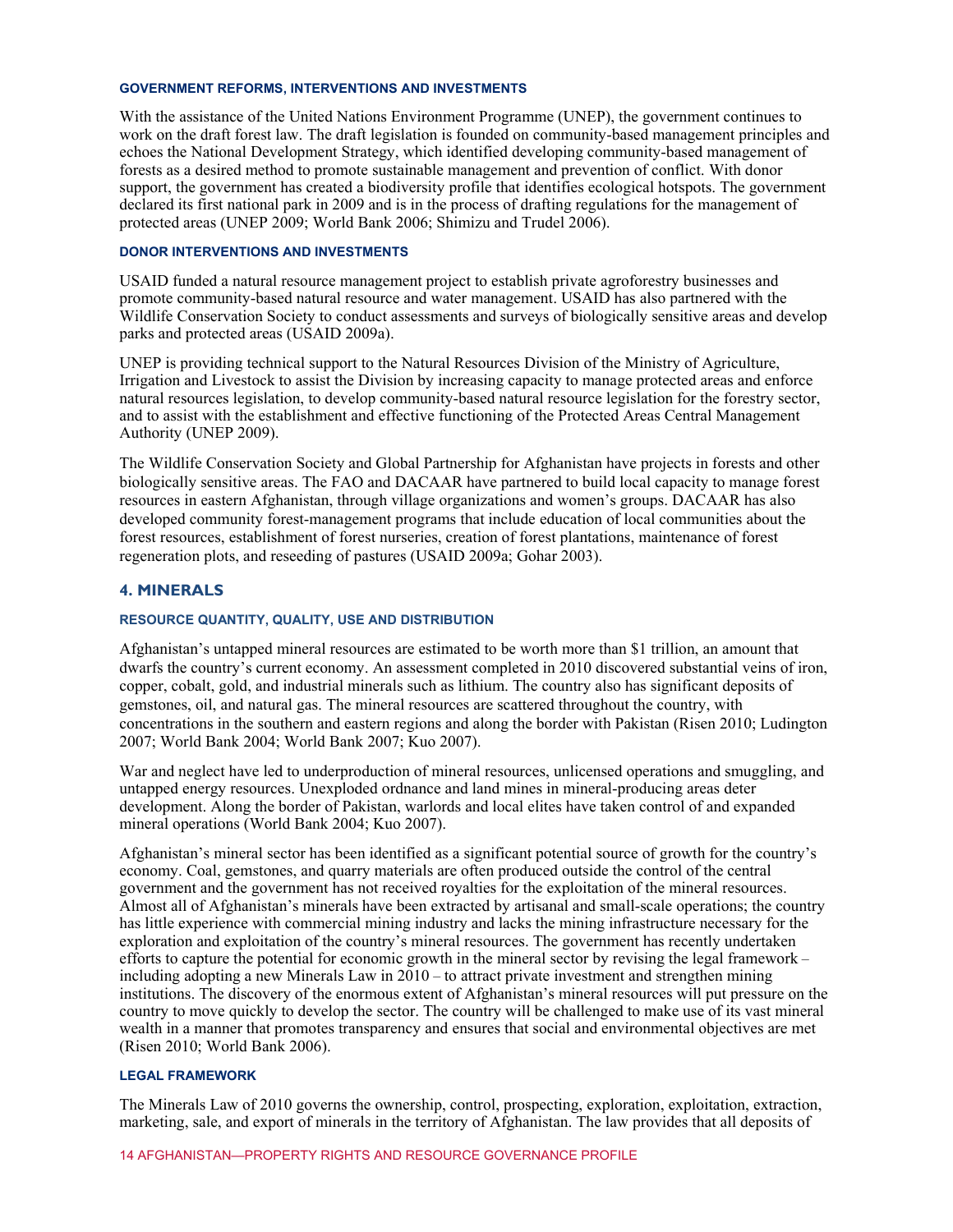minerals on or under Afghanistan or in its water courses are the exclusive property of the state. A surface land interest does not include right to minerals. The Ministry of Mines is authorized to grant mineral rights in accordance with the provisions of the law (GIRoA 2010; Kuo 2007).

The Hydrocarbons Law of 2009, Extraordinary Issue No. 972, was enacted in February 2009. The law regulates exploration and development of gas and oil fields, and establishes the legal framework governing the preservation, utilization, development, and production of oil and gas (GIRoA 2009a).

#### **TENURE ISSUES**

Under the Minerals Law, the Ministry of Mines can grant mineral rights to individuals and entities who are Afghanistan citizens or citizens of foreign countries legally entitled to reside or do business in Afghanistan. High-ranking state officials, magistrates, lawyers, members of the armed forces, police, and other public employees cannot hold mineral rights (GIRoA 2010).

Private entities can apply for licenses for exploration for 3-year terms, which can be renewed twice. Licenses for extraction are granted for periods up to 30 years and can be renewed for consecutive 5-year periods until the deposit is exhausted. Extraction licenses require a feasibility study, environmental impact assessment, and environmental management plan that includes a plan for social mitigation (GIRoA 2010).

If certain deposits do not sustain industrial or semi-industrial exploitation, the ministry may grant an authorization for artisanal exploitation. Authorizations for artisanal exploitation are for periods of two years, with potential for renewal (GIR<sub>O</sub>A 2010).

Parties can lose their rights under the Minerals Law if they fail to pay license fees, fail to abide by the terms of the mineral right granted, or fail to conduct exploration or extraction activities as contracted (GIRoA 2010).

The Hydrocarbons Law 2009 provides that all hydrocarbons are the exclusive property of the State. As the responsible authority, the Ministry of Mines can issue Exploration and Production Sharing Contracts or Service and Production Sharing Contracts that grant the contractor title to a share of extracted hydrocarbons. The state retains rights to the residual share of extracted hydrocarbons. The contractor may take, sell or export his share of produced hydrocarbons, in accordance with the contractual terms (GIRoA 2009a).

#### **GOVERNMENT ADMINISTRATION AND INSTITUTIONS**

The Ministry of Mines is responsible for functions relating to mineral exploration, licensing, development, and mining. The Ministry of Mines is obliged to regulate mineral activities in accordance with the 2010 Minerals Law. The Ministry's duties include: formulating and implementing policies (including promoting private-sector investment); proposing to the Council of Ministers the classification, declassification, or reclassification of an area as prohibited for mineral activities; granting, transferring, canceling mineral rights; supervising mineral activities of public entities; and assessing and ensuring the collection of royalties. The Ministry of Mines can engage in exploration and extraction of minerals by itself, through other public entities, or in association with the private sector (GIRoA 2010).

The Minerals Law provides for the establishment of an Inter-Ministerial Commission to monitor bidding processes, approve mining contracts, grant exemptions from surface rent, and approve the royalty rate. Members of the Inter-Ministerial Commission are the Minister of Mines, Minister of Finance, Minister of Economy, Minister of Commerce, Minister of Foreign Affairs, and the President of National Environmental Protection Agency (GIRoA 2010).

The Mining Law establishes a Mining Cadastre within the Ministry of Mines. The cadastre is responsible for assessing fees for the processing of applications for mineral rights, reviewing and processing applications for mineral rights, executing the technical and environmental evaluation of applications for mineral rights, registering mineral rights granted and refused, registering rights terminated, extended, or transferred, registering security interests, and developing Cadastral Survey Maps (GIRoA 2010).

The Mining Law creates an Environmental Protection Department within the Ministry of Mines for the protection of the environment in connection with mining activities. The Environmental Protection Department is responsible for the technical evaluation of mitigation and rehabilitation plans, Environmental Impact Statements, and Environmental Management Plans. The Department also monitors compliance with environmental requirements and cooperates with other state agencies that are responsible for protection of the environment, the social welfare of the local populations, and natural and cultural heritage (GIRoA 2010).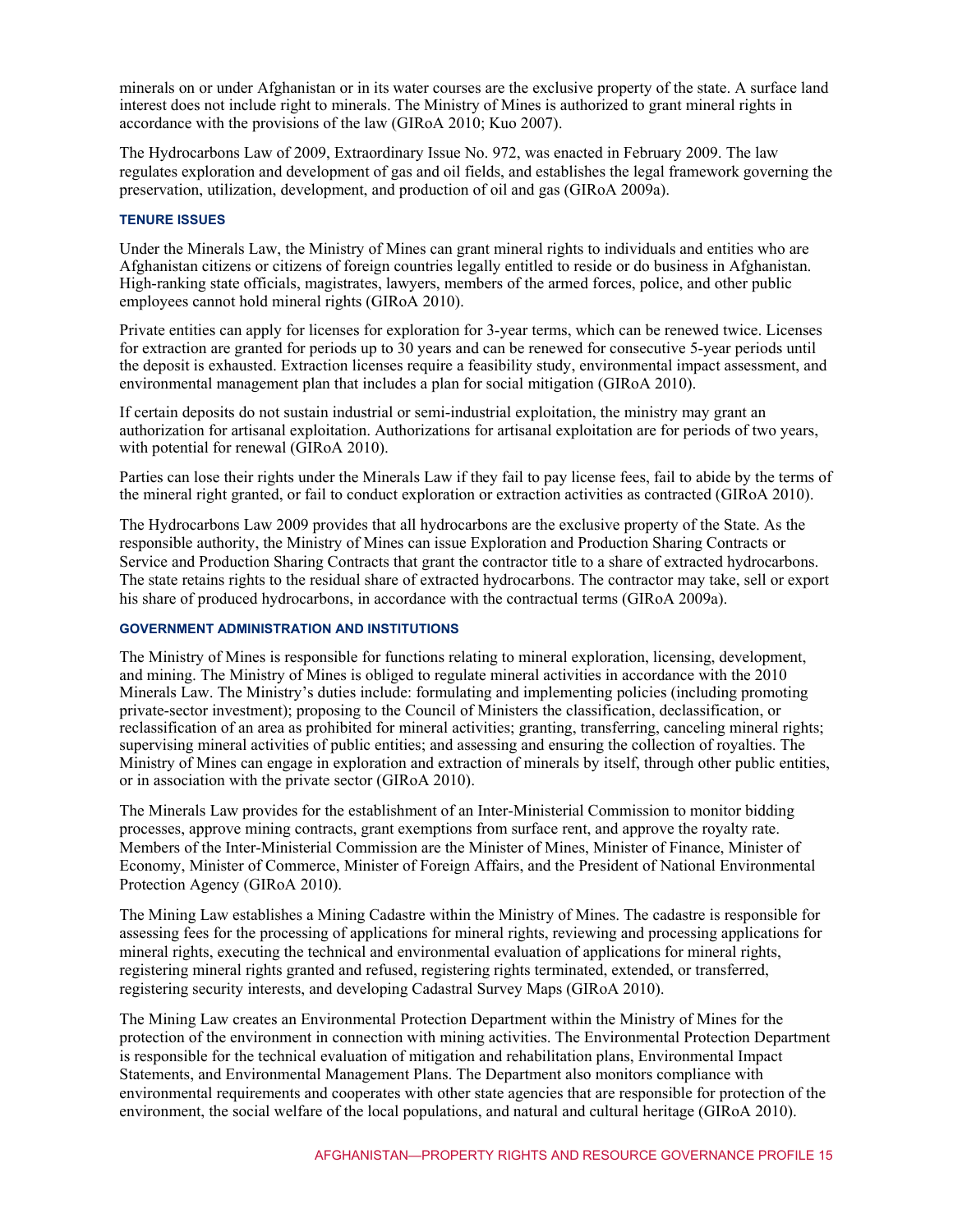#### **GOVERNMENT REFORMS, INTERVENTIONS AND INVESTMENTS**

The 2010 Minerals Law and 2009 Hydrocarbon Law are components of the government's strategy for reforming the minerals sector and encouraging investment. The developing legislative framework is intended to encourage exploration of the country's mineral resources by providing companies with favorable tax treatment, access to markets, and rights to foreign exchange (GIRoA 2010; GIRoA 2009a; GIRoA 2009b).

#### **DONOR INTERVENTIONS AND INVESTMENTS**

The World Bank, United States Geological Service (USGS), and the British Geological Survey are working with the government on training staff, establishing a new cadastre and cartographic bases, and creating mines inspectorate offices. In 2005–2007, USAID funded a study by the Afghanistan Geological Survey and the USGS to assess the country's non-fuel mineral resources (GIRoA 2009b; Ludington 2007).

# **5. DATA SOURCES (SHORT LIST)<sup>1</sup>**

- Alden Wily, Liz. 2004. Looking for peace on the pastures: Rural land relations in Afghanistan. Afghanistan Research and Evaluation Unit (AREU) Synthesis Paper Series.<http://ideas.repec.org/p/ags/areusr/14626.html>(accessed 18 November 2009).
- Alden Wily, Liz. 2003. Land rights in crisis: Restoring tenure security in Afghanistan. Afghanistan Research and Evaluation Unit (AREU) Issues Papers Series. [http://www.reliefweb.int/rw/rwb.nsf/AllDocsByUNID/4aecf9d78aaba09cc1256d270042cf16](http://www.releifweb.int/rw/rwb.nsf/AllDocsByUNID/4aecf9d78aaba09cc1256d270042cf16) (accessed 14 May 2010).
- Beall, Jo and Daniel Esser. 2005. Shaping urban futures: Challenges to governing and managing Afghan cities. Afghanistan Research and Evaluation Unit (AREU). [http://www.reliefweb.int/rw/rwb.nsf/c7ca0eaf6c79faae852567af003c69ca/b7ae40cbcc78536f85256fe8005f143d](http://www.reliefweb.int/rw/rwb.nsf/c7a0eaf6c79faae852567af003c69ca/b7ae40cbcc78536f85256fe8005f143d?OpenDocument) ?OpenDocument (accessed 14 May 2010).
- EMG. 2010. Land Titling and Economic Restructuring in Afghanistan (LTERA): Project Completion Report (2004– 2009), prepared for USAID. Contract AFP-I-801-03-00029-00. Arlington, VA: Cardno (Emerging Markets Division).
- FAO. 1997. Aquastat: Afghanistan[. http://www.fao.org/nr/water/aquastat/countries/afghanistan/index.stm \(](http://www.fao.org/nr/water/aquastat/countries/afghanistan/index.stm)accessed 18 November 2009).
- GIRoA. 2007b. Ministry of Energy and Water. 'Water Sector Strategy.' [http://www.acbar.org/ministry%20strategies/Ministry%20of%20Energy%20and%20Water-](http://www.acbar.org/ministry%20strategies/Ministry%20of%20Energy%20and%20Water-Water%20Resources%20-%20%20English.pdf)Water%20Resources%20-%20%20English.pdf (accessed 30 March 2010).
- GIRoA. 2008a. Afghanistan National Development Strategy 2008–2013 (1387–1391). [http://www.diplomatie.gouv.fr/en/IMG/pdf/Afghanistan\\_National\\_Development\\_Strategy\\_eng.pdf](http://www.diplomatie.gouv.fr/en/IMG/pdf/Afghamistan_National_Development_Strategy_eng.pdf) (accessed 31 March 2010).
- Gebremedhin, Yohannes. 2006. Legal issues pertaining to land titling and registration in Afghanistan. A report of the USAID Land Titling and Economic Restructuring in Afghanistan (LTERA) Project. [http://www.terrainstitute.org/pdf/USAID\\_LTERA\\_2006%20LEGAL\\_ISSUES\\_AFGHANISTAN.pdf \(](http://www.terrainstitute.org/pdf/USAID_LTERA_2006%20LEGAL_ISSUES_AFGHANISTAN.pdf)accessed 18 November 2009).
- Gebremedhin, Yohannes. 2007. Land Tenure and Administration in Rural Afghanistan: Legal Aspects. ADB/DFID Capacity Building for Land Policy and Administration Reform Project No. 7. [http://www.terrainstitute.org/pdf/ProjectReport%207\\_Legal%20.pdf \(](http://terrainstitute.org/pdf/ProjectReport%207_Legal%20.pdf)accessed 31 March 2010).
- Grace, Jo. 2005. Who owns the farm? Rural women's access to land and livestock. Afghanistan Research and Evaluation Unit (AREU) Working Paper Series. [http://www.areu.org.af/index.php?option=com\\_docman&task=doc\\_details&gid=413](http://www.areu.org.af/index.php?option=com_docman&task=doc_details&gid=413) (accessed 19 November 2009).

 $\overline{a}$ 

<sup>1</sup> Complete list of references available at URL: http://ltpr.rmportal.net/country-profiles/mali/references/.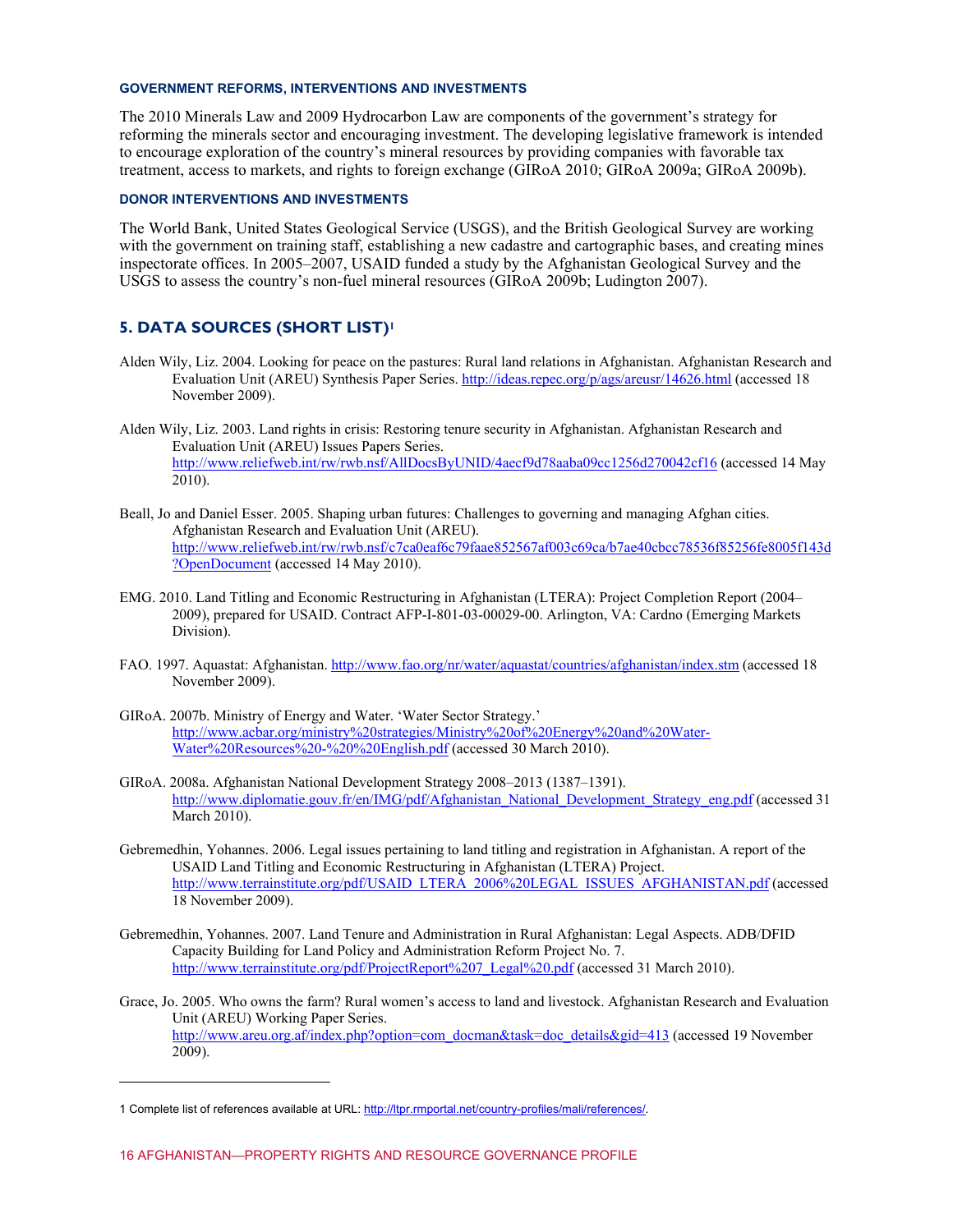Groninger, John W. 2006. Forestry and forestry education in Afghanistan. *Journal of Forestry,*104 (8): 426–30.

- Kuo, Chin S. 2007. Afghanistan [Advance Release]. *United States Geological Survey (USGS) Mineral Yearbook*, 2.0– 2.2. http://minerals.usgs.gov/minerals/pubs/country/2007/myb3-2007-af.pdf (accessed 28 July 2010).
- McEwan, Alec, and Sharna Nolan. 2007. Water management, livestock and the opium economy: Options for land registration. AREU. http://www.reliefweb.int/rw/RWFiles2007.nsf/FilesByRWDocUnidFilename/EKOI-72448H-full\_report.pdf/\$File/full\_report.pdf (accessed 19 November 2009).
- McEwan, Alec, and Brendan Whitty. 2006. Water management, livestock and the opium economy: Land tenure. AREU. http://www.reliefweb.int/library/documents/2006/areu-afg-30jun.pdf (accessed 19 November 2009).
- Stanfield, J. David, Yasin Safar, and Akram Salam. 2008. Community-state administration of private property records in [rural Afghanistan. Terra Institute Ltd. http://www.terrainstitute.org/pdf/Com-](http://www.terrainstitute.org/pdf/Com-State%20Admin_Rural%20Land.pdf)State%20Admin\_Rural%20Land.pdf (accessed 19 November 2009).
- Wegerich, Kai. 2009. Water strategy meets local reality. AREU Issue Paper. [http://www.reliefweb.int/rw/RWFiles2009.nsf/FilesByRWDocUnidFilename/ASAZ-7RTCFQ](http://www.reliefweb.int/rw/RWFiles2009.nsf/FilesByRWDocUnidFilename/ASAZ-7RTCFQ-full_report.pdf.$File/full_report.pdf)full\_report.pdf/\$File/full\_report.pdf (accessed 17 November 2009).

# **6. DATA SOURCES (COMPLETE LIST)**

ADB. *See* Asian Development Bank.

- Ahmad, Masood, and Mahwash Wasiq. 2004. Water Resource Development in Northern Afghanistan and its Implications for Amu Darya Basin. World Bank Working Paper 38. World Bank, Washington DC. http://waterwiki.net/index.php/WB\_2004\_-\_Water\_Resource Development in Northern Afghanistan and Its Implications for Amu Darya Basin (accessed 14 May 2010).
- Aini, Abdullah. 2007. Water conservation in Afghanistan. *Journal of Developments in Sustainable Agriculture,* 2 (1): 51–58.
- Alden Wily, Liz. 2003. Land rights in crisis: Restoring tenure security in Afghanistan. Afghanistan Research and Evaluation Unit Issues Papers Series.<http://www.eldis.org/assets/Docs/13485.html>(accessed 18 November 2009).
- ———. 2004. Looking for peace on the pastures: Rural land relations in Afghanistan. Afghanistan Research and Evaluation Unit Synthesis Paper Series[. http://www.reliefweb.int/library/documents/2004/areu-afg-01dec.pdf](http://www.reliefweb.int/library/documents/2004/areu-afg-01dec.pdf) (accessed 18 November 2009).
- Allan, Nigel. 2001. Defining Place and People in Afghanistan, *Post-Soviet Geography and Economics,* 42 (8):545–560.
- Alim, Abdul Khabir. 2006. Sustainability of water resources in Afghanistan. *Journal of Developments in Sustainable Agriculture,* 1 (1):53–66.
- Anderson, R. Jerome. 2010. Land Development Advisor, Office of Economic Growth, USAID/Afghanistan. Email communication, 3 June.
- Asian Development Bank. 2002. Afghanistan natural resources and agriculture sector comprehensive needs assessment final report. [http://www.trade.gov/static/afghanistan\\_needsassessment.pdf](http://www.trade.gov/static/afghanistan_needsassessment.pdf) (accessed 14 May 2010).
- ———. 2009. Resettlement Planning Document: AFG: North–South Corridor Project. Land Acquisition and Resettlement Plan (LARP) ADB Loan 2257 AFG (SF) and Grant No. 0054 AFG (SF). [http://www.adb.org/Documents/Resettlement\\_Plans/AFG/39467/39467-afg-larp.pdf \(](http://www.adb.org/Documents/Resettlement_Plans/AFG/39467/39467-afg)accessed 31 March 2010).
- ———. 2008. Islamic Republic of Afghanistan: Preparing the water resources development project. Technical Assistance Report, Project No. 42091. [www.adb.org/Documents/TARs/AFG/42091-AFG-TAR.pdf](http://www.adb.org/Documents/TARs/42091-AFG-TAR.pdf) (accessed 19 November 2009).

Astana, Ziaullah. 2010. Personal communication with R. Jerome Anderson, USAID/Afghanistan, 3 July.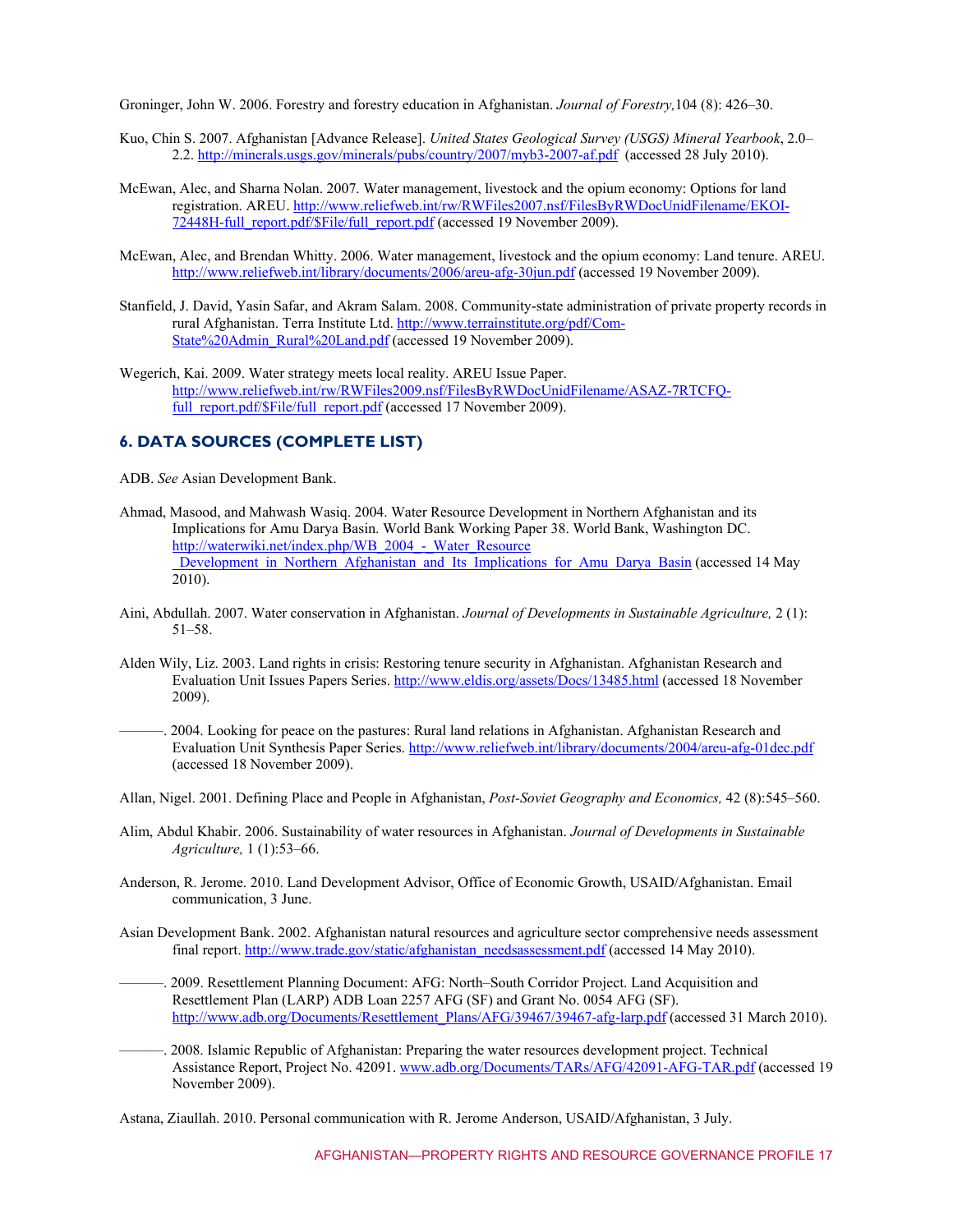- Beall, Jo and Daniel Esser. 2005. Shaping urban futures: Challenges to governing and managing Afghan cities. Afghanistan Research and Evaluation Unit. www.nps.edu/Programs/CCS/Docs/Pubs/Shaping\_Urban\_Futures.pdf (accessed 19 November 2009).
- DACAAR. *See* Danish Committee for Aid to Afghan Refugees.
- Danish Committee for Aid to Afghan Refugees. 2009. Water and sanitation programme. http://www.dacaar.org/dacaar.asp?id=133 (accessed 17 November 2009).
- Denmark, Scanagri. 2007. Islamic Republic of Afghanistan: Capacity building in land policy and administration reform. ADB Technical Assistance Consultant Report, Project No. 38221. http://www.terrainstitute.org/pdf/Final%20Report%20RLAP.pdf (accessed 18 November 2009).
- Deschamps, Colin and Alan Roe. 2009. Land Conflict in Afghanistan: Building Capacity to Address Vulnerability. An Afghanistan Research and Evaluation Unit (AREU) Issue Paper Series Report. AREU, Kabul. http://www.reliefweb.int/rw/RWFiles2009.nsf/FilesByRWDocUnidFilename/ASAZ-7RQJ7W full\_report.pdf/\$File/full\_report.pdf (accessed 13 June 2010).
- EMG. *See* Emerging Markets Group, Ltd.
- Emerging Markets Group, Ltd. 2010. Land Titling and Economic Restructuring in Afghanistan (LTERA): Project Completion Report (2004–2009), prepared for USAID. Contract AFP-I-801-03-00029-00. Arlington, VA: Cardno (Emerging Markets Division).

FAO. *See* Food and Agriculture Organization.

- Foley, Conor. 2004. Land and Property Disputes in Eastern Afghanistan. A Norwegian Refugee Council (NRC) ILAC Programme Afghanistan report. http://www.internaldisplacement.org/8025708F004CE90B/(httpDocuments)/3E2AD065B3616B2D802570B7005876F4/\$file/Land disputes NRC june04.pdf (accessed 13 June 2010).
- Food and Agriculture Organization. 1997. Aquastat: Afghanistan. http://www.fao.org/nr/water/aquastat/countries/afghanistan/index.stm (accessed 18 November 2009).
- GIRoA. *See* Government of the Islamic Republic of Afghanistan.
- Gebremedhin, Yohannes. 2006. Legal issues pertaining to land titling and registration in Afghanistan: A report of the USAID Land Titling and Economic Restructuring in Afghanistan (LTERA) Project. http://www.terrainstitute.org/pdf/USAID\_LTERA\_2006%20LEGAL\_ISSUES\_AFGHANISTAN.pdf (accessed 18 November 2009).
- ———. 2007. Land Tenure and Administration in Rural Afghanistan: Legal Aspects. ADB/DFID Capacity Building for Land Policy and Administration Reform Project No. 7*.*  http://www.terrainstitute.org/pdf/ProjectReport%207\_Legal%20.pdf (accessed 31 March 2010).
- Gohar, Ali. 2003. Forest and forestry in Jaji and Alinger: The impact of the IAD Programme on Sustainability of Natural Forests. IAD/ DACAAR, Kabul.
- Government of the Islamic Republic of Afghanistan. 2004. The Constitution of Afghanistan. http://unpan1.un.org/intradoc/groups/public/documents/APCITY/UNPAN015879.pdf (accessed 19 November 2009).
- ———. 2007a. Environmental Protection Law. *Official Gazette*, No. 912. http://www.aisa.org.af/laws/Chrono.html (accessed 31 March 2010).
- -. 2007b. Ministry of Energy and Water. 'Water Sector Strategy.' http://www.acbar.org/ministry%20strategies/Ministry%20of%20Energy%20and%20Water-Water%20Resources%20-%20%20English.pdf (accessed 30 March 2010).
- ———. 2008a. Afghanistan National Development Strategy 2008–2013 (1387–1391). http://www.diplomatie.gouv.fr/en/IMG/pdf/Afghanistan\_National\_Development\_Strategy\_eng.pdf (accessed 31 March 2010).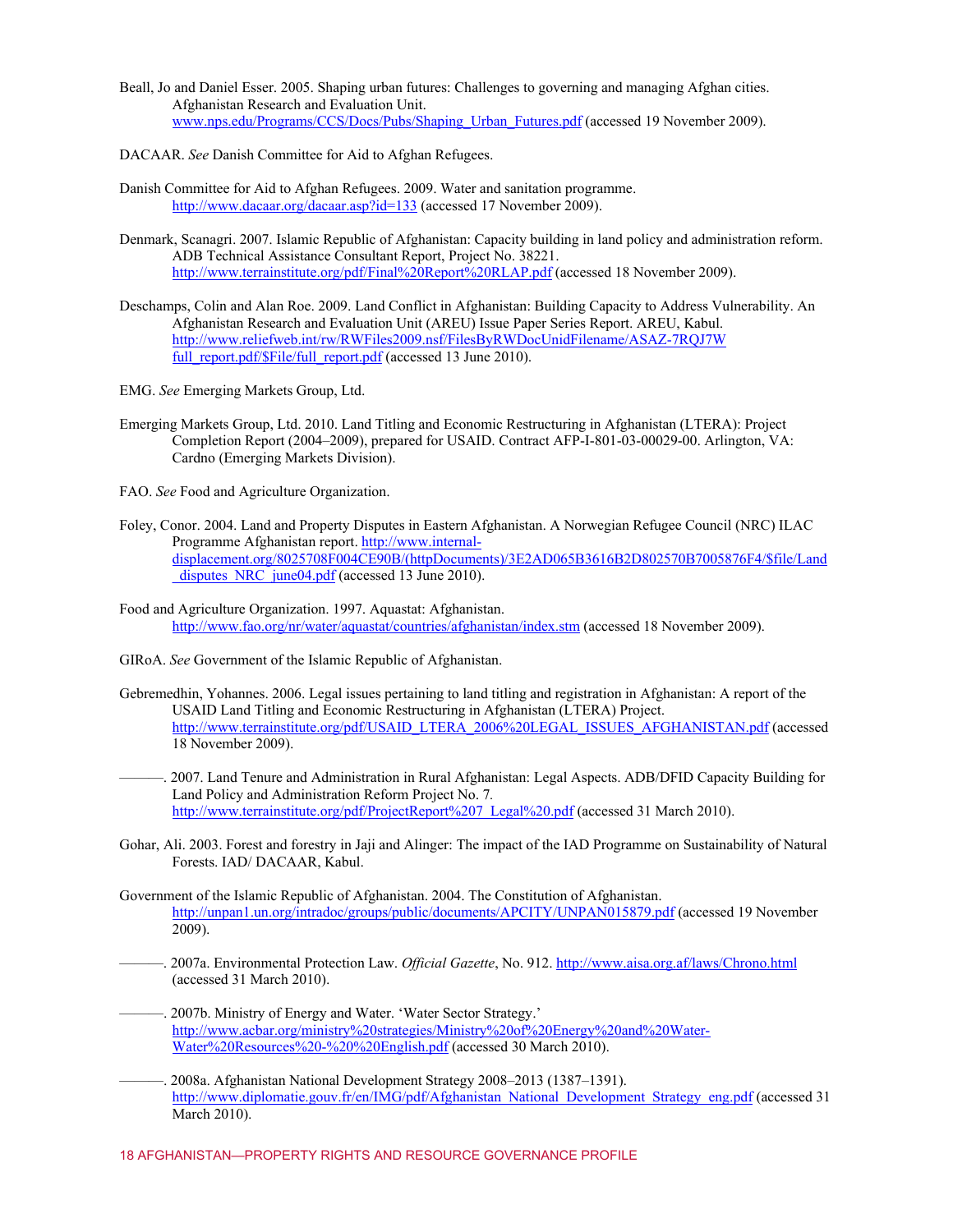- \_\_\_\_\_\_. 2008b. Law on Managing Land Affairs. Official Gazette No. (958), 31 July 2008. Kabul: Ministry of Justice.
- ———. 2009a. Hydrocarbons Law. Unofficial English translation. http://www.afghanistanpetroleum.com/documents.php?cat=4 (accessed 31 March 2010).
- —–. 2009b. Ministry of Mines. 'Overview Minerals Law of 2005.' http://www.mom.gov.af/index.php?page\_id=3 (accessed 17 November 2009).
- -. 2009c. Ministry of Energy and Water. 'Short Land Acquisition and Resettlement Plan: AFG: Water Resource Development Program, Project Number 7088-AFG.' http://www.adb.org/Documents/Resettlement\_Plans/AFG/42091/42091-02-AFG-RP.pdf (accessed 31 March 2010).
- —. 2010. Minerals Law of 2010 (20 Asad 1384.) http://www.aisa.org.af/laws/Chrono.html (accessed 31 March 2010).
- Grace, Jo. 2004. Gender roles in agriculture: Case studies of five villages in northern Afghanistan. Afghanistan Research and Evaluation Unit. http://ageconsearch.umn.edu/handle/14637 (accessed 19 November 2009).
- ———. 2005. Who owns the farm? Rural women's access to land and livestock. Afghanistan Research and Evaluation Unit Working Paper Series. http://www.areu.org.af/index.php?option=com\_docman&task=doc\_details&gid=413 (accessed 19 November 2009).

Groninger, John W. 2006. Forestry and forestry education in Afghanistan. *Journal of Forestry,*104 (8):426–430.

Harakat. 2009. Afghanistan Land Authority: Our Activities. http://www.harakat.af (accessed 31 March 2010).

IBRD. International Bank of Reconstruction and Development.

IDMC. *See* Internal Displacement Monitoring Centre.

- Internal Displacement Monitoring Centre. 2008. Afghanistan: Increasing hardship and limited support for growing population. http://www.internaldisplacement.org/8025708F004BE3B1/(httpInfoFiles)/E7493C8872C5F6B9C12574EF005CD9A5/\$file/Afghan istan\_Overview\_Oct08.pdf (accessed 18 November 2009).
- International Bank of Reconstruction and Development/World Bank. 2009. Doing Business 2010 Afghanistan. http://www.doingbusiness.org/Documents/CountryProfiles/AFG.pdf (accessed 22 April 2010).
- Katzman, Kenneth. 2009. Afghanistan: Post-Taliban governance, security, and U.S. policy. Congressional Research Report for United States Congressional Research Service. http://www.fas.org/sgp/crs/row/RL30588.pdf (accessed 21 November 2009).
- Klijn, Floortje. 2002. Water supply and water collection patterns in rural Afghanistan An anthropological study. DACAAR Working Paper. Kabul. http://www.reliefweb.int/rw/RWFiles2002.nsf/e44e9f26e4dc976dc125722c0050414e/614460937c81e26bc1257 3d8003792d7/\$FILE/dacaar-afg-21jun.pdf (accessed 19 November 2009).
- Koser, Khalid, and Suzanne Schmeidl. 2009. Displacement, human development and security in Afghanistan. Brookings Doha Discussion Paper, 2009 U.S. Islamic World Forum, February 13–15, Doha, Qatar. http://www.brookings.edu/~/media/Files/rc/papers/2009/0216\_afghanistan\_koser/0216\_afghanistan\_koser.pdf (accessed 18 November 2009).
- Kuo, Chin S. 2007. Afghanistan [Advance Release]. *United States Geological Survey (USGS) Minerals Yearbook*, 2.0– 2.2. http://minerals.usgs.gov/minerals/pubs/country/2007/myb3-2007-af.pdf (accessed 28 July 2010).
- Ludington, Steven, et al. 2007. Preliminary mineral resource assessment of selected mineral deposit types in Afghanistan. United States Geological Survey (USGS) Open-File Report 2007-1005. http://pubs.usgs.gov/of/2007/1005/ (accessed 14 May 2010).

AFGHANISTAN—PROPERTY RIGHTS AND RESOURCE GOVERNANCE PROFILE 19 Maletta, Hector. 2007. Arable land tenure in Afghanistan in the early post-Taliban era. *African and Asian Studies,* 6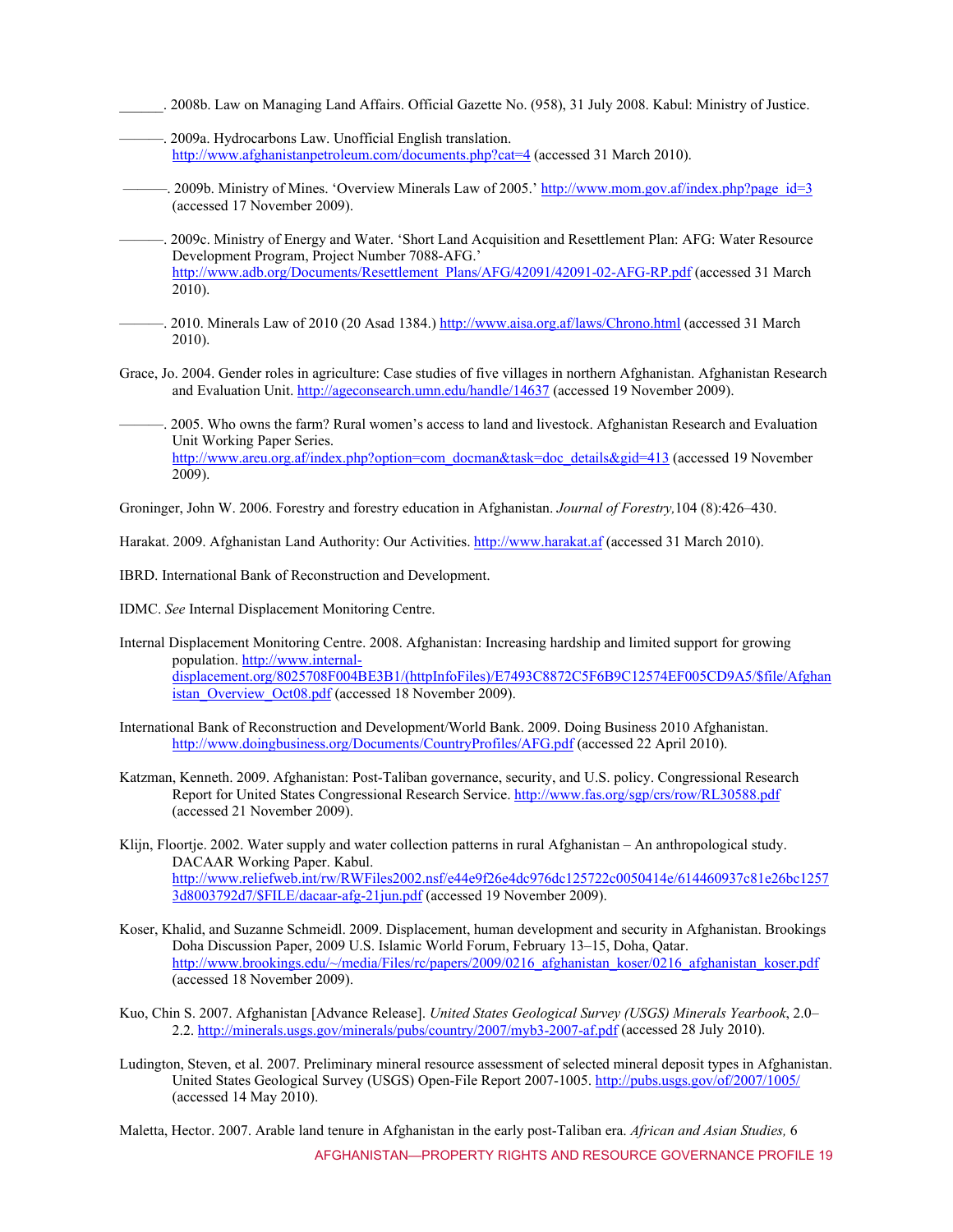$(1-2)$ .

- May, Ernesto, Simon Bell, and Reazul Islam. 2008. Housing finance in Afghanistan: Challenges and opportunities. The World Bank/International Finance Corporation (IFC). Washington DC: World Bank.
- McEwan, Alec, and Brendan Whitty. 2006. Water management, livestock and the opium economy: Land tenure. Afghanistan Research and Evaluation Unit (AREU). http://www.reliefweb.int/library/documents/2006/areu-afg-30jun.pdf (accessed 19 November 2009).
- McEwan, Alec, and Sharna Nolan. 2007. Water management, livestock and the opium economy: Options for land registration. Afghanistan Research and Evaluation Unit (AREU). http://www.reliefweb.int/rw/RWFiles2007.nsf/FilesByRWDocUnidFilename/EKOI-72448Hfull\_report.pdf/\$File/full\_report.pdf (accessed 19 November 2009).
- McMurray, James C., and Dan A. Tarlock. 2005. The law of later-developing riparian states: the case of Afghanistan. *New York University Environmental Law Journal,* 12:711–761.
- Patterson, Mervyn. 2004. The Shiwa Pastures, 1978–2003: Land tenure changes and conflict in northeastern Badakhshan. Afghanistan Research and Evaluation Unit (AREU). http://econpapers.repec.org/paper/agsareucs/14636.htm (accessed 19 November 2009).
- PRB. *See* Population Reference Bureau.
- Population Reference Bureau. 2007. Afghanistan Statistics. www.prb.org/Countries/Afghanistan (accessed 1 February 2009).
- Risen, James. 2010. U.S. Identifies Vast Riches of Minerals in Afghanistan. *New York Times*, 13 June. http://www.nytimes.com/2010/06/14/world/asia/14minerals.html?emc=na (accessed 13 June 2010).
- Senier, Amy. 2006. Rebuilding the judicial sector in Afghanistan: the role of customary law. *Al Nakhlah* (Spring):1–10. http://www.fletcher.tufts.edu/al\_nakhlah/archives/spring2006/senier.pdf (accessed 15 May 2010).
- Sherkat, Breshna. 2008. Land acquisition and resettlement framework. Energy Sector Enhancement Investment Program. Asian Development Bank Project Number: 42094-01. http://www.adb.org/Documents/Resettlement\_Plans/AFG/42094/42094-AFG-RF.pdf (accessed 18 November 2009).
- Shimizu, Tadashi, and Monique Trudel. 2006. Methodology and case studies on linkages between poverty and forestry: Afghanistan, Iran, Kyrgyzstan and Turkey. Food and Agriculture Organization Livelihood Support Programme (FAO/LSP) Working Paper No. 35. http://www.mountainpartnership.org/common/files/pdf/3\_Methodology.pdf (accessed 17 November 2009).
- Stanekzai, Mohammad M. 2008. Thwarting Afghanistan's insurgency: A pragmatic approach toward peace and reconciliation. United States Institute of Peace Special Report. http://www.usip.org/files/resources/sr212.pdf (accessed 18 November 2009).
- Stanfield, J. David, Yasin Safar, and Akram Salam. 2008. Community-state administration of private property records in rural Afghanistan. Terra Institute Ltd. http://www.terrainstitute.org/pdf/Com-State%20Admin\_Rural%20Land.pdf (accessed 19 November 2009).
- UNEP. *See* United Nations Environment Programme.
- USAID. *See* United States Agency for International Development.

USDOS. *See* United States Department of State.

United Nations Environment Programme. 2003. Afghanistan: Post-conflict environmental assessment. Geneva: UNEP.

———. 2009. UNEP in Afghanistan: Laying the foundations for sustainable development. http://www.unep.org/pdf/UNEP\_in\_Afghanistan.pdf (accessed 17 November 2009).